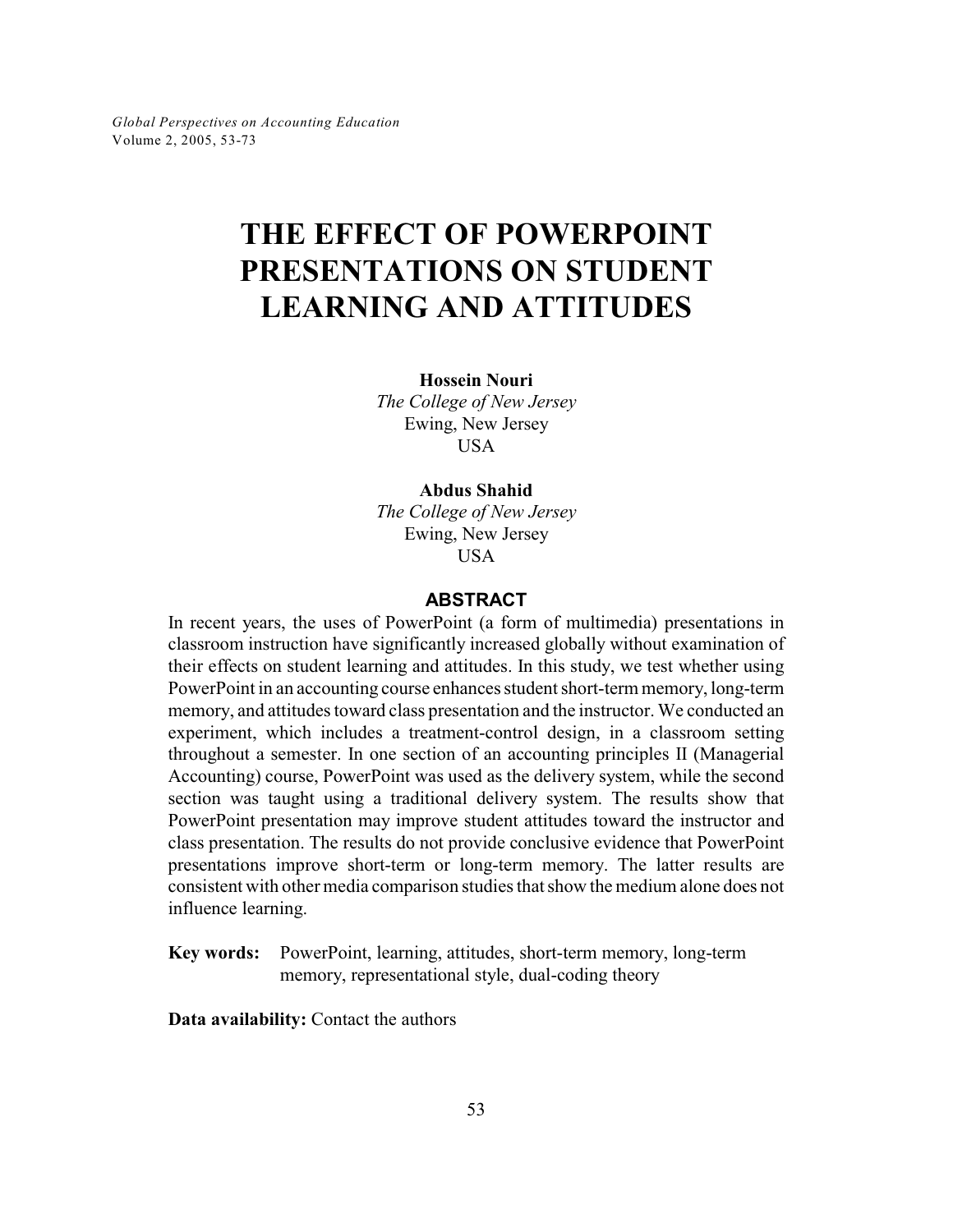## **INTRODUCTION**

his study investigates whether PowerPoint presentations (a form of multimedia) improve student learning and attitudes compared with traditional classroom presentations. While the use of PowerPoint and multimedia in the cla his study investigates whether PowerPoint presentations (a form of multimedia) improve student learning and attitudes compared with traditional classroom presentations. While the use of PowerPoint and multimedia in the classroom has significantly increased globally in investigated its impact on student learning and attitudes. Rebele et al. (1998) note that little research exists regarding integration of technology in the accounting curriculum, and suggest that accounting researchers should examine whether technology improves learning. Further, Rebele et al. (1998) recommend "accounting researchers should explore how educational technology can contribute to the continuing evolution and improvement of accounting education" (p. 207).

One study that has examined the relationship between multimedia and student learning and attitudes was conducted by Butler and Mautz (1996). In a laboratory experiment conducted during a 30-minute time period, they found that multimedia did not affect student recall in all situations. Butler and Mautz did find an interaction between the effects of the multimedia presentation and the student's preferred class representation style (i.e., whether the student was considered a "verbal" or "imaginal" learner).

The present study extends Butler and Mautz (1996) in two ways. First, it examines the effect of using PowerPoint presentationsthroughout a semester on both short-term and long-term memory. While both Butler and Mautz (1996) and this study examine the effect of multimedia and/or PowerPoint presentations on students' learning, the former study only focuses on short-term memory. Second, this study investigates the generalizability of Butler and Mautz's (1996) findings by conducting the research in a classroom setting. While generalizability comes at the cost of experimental control, researchers are invariably interested in whether laboratory results will extend outside the controlled laboratory environment.

The current study finds that students who received instruction via PowerPoint did not (on average) perform better on quizzes or exams. However, the results of our study show that the effect of PowerPoint on short-term memory might depend on other factors such as the topic under discussion and the students' preferred representation style. For example, for more difficult and challenging chapters, students with higher use of imagery performed better on quizzes in the PowerPoint section than did students in the traditional section. This could be of interest to educators since it suggests that for more difficult and challenging chapters, the use of PowerPoint could be beneficial. Inconsistent with Butler and Mautz (1996), no interaction is found between students' preferred representation style and exam performance. The study also finds that, consistent with Butler and Mautz (1996), students have more favorable attitudes toward both the presenter and the presentation when PowerPoint is used to deliver instruction.

Butler and Mautz (1996) concluded, based on a one class period experiment, that students considered multimedia presentations entertaining. However, our study reports that entertainment was not a significant factor in students' attitudes toward class presentation, suggesting that using PowerPoint throughout a semester might not be entertaining.

The paper is organized as follows. The next section presents the literature review. We then describe the hypotheses, followed by the research method. The results are presented next. Finally, we present a discussion of the results, along with the study's conclusions and limitations.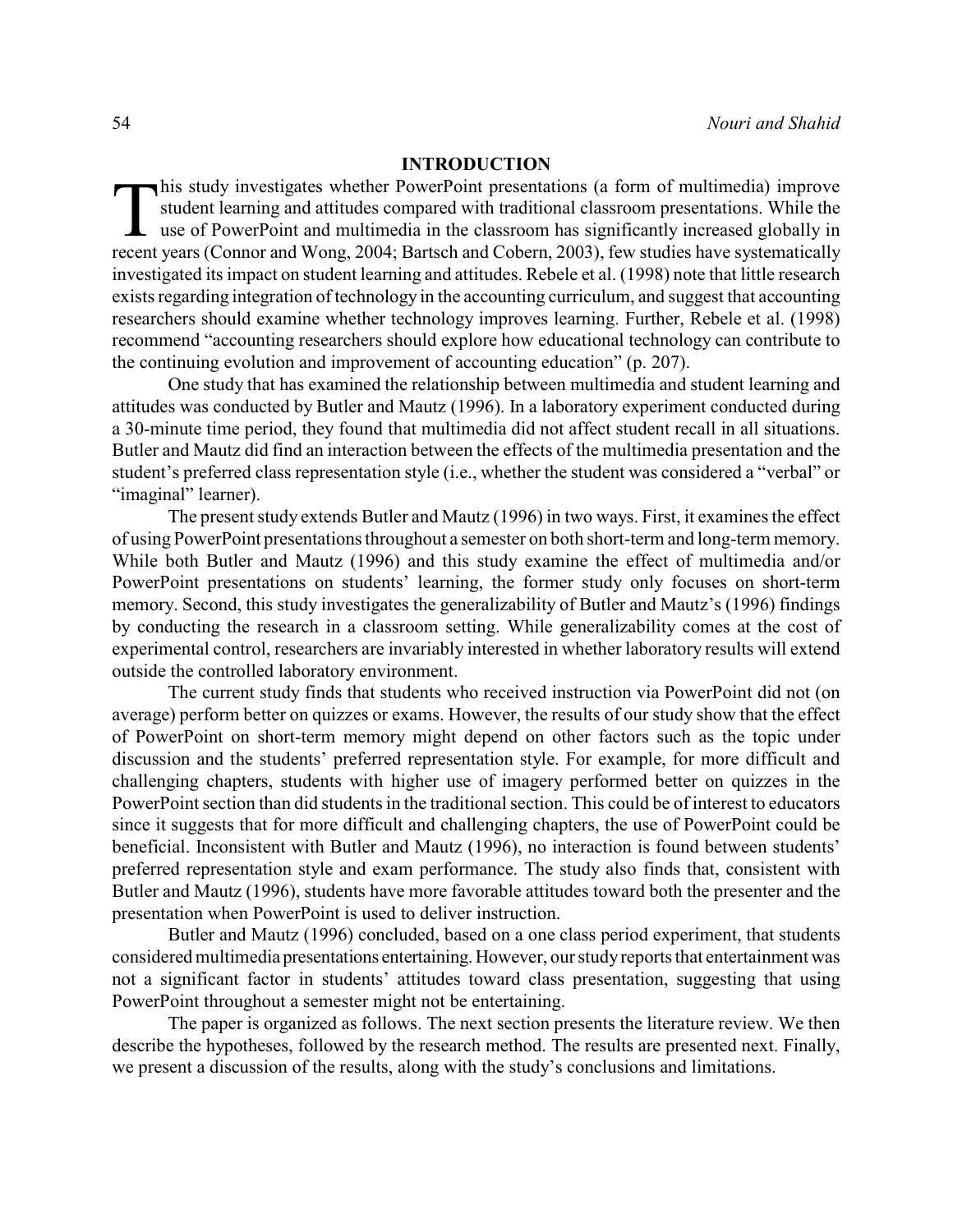## **LITERATURE REVIEW**

Thompson et al. (1992) categorize five types of media research in educational technology, including evaluation research, media comparison studies, intra-medium studies, aptitude-treatment interaction studies, and alternative research designs (see Thompson et al. (1992) for a detailed discussion). Because the current study compares the effects of two instructional delivery media (PowerPoint and conventional instruction) on learning and attitude, it is classified as a media comparison study. The goal of such studies is to determine if one medium has a greater effect on learning than another (Thompson et al., 1992). The present study is also classified as an aptitudetreatment interaction study because it examines the interaction between preferred representation styles and the medium's characteristics on learning.

## **Effect of PowerPoint presentations on student learning**

The evidence that PowerPoint presentations influence learning is largely anecdotal. Bryant and Hunton (2000) state that the degree of improved learning is a function of a complex set of interactions among learner and medium attributes. Mason and Hlynka (1998) state that PowerPoint helps structure the content and processing of a lesson or lecture. Aiding note-taking (and thus facilitating study) is another purported advantage of using PowerPoint (Cook, 1998). Parks (1999) reports that students liked the lecture outline and graphs on the screen, and that the PowerPoint presentation had a positive influence on students. Harrison (1999) argues that PowerPoint enhances instruction and motivates students to learn. If this is true, the bigger question is, does PowerPoint help students learn?

PowerPoint presentations incorporate graphics, animation, and color (imagery). Human information processing theories focus on how the human memory system gathers, transforms, compacts, elaborates, encodes, retrieves, and uses information. Sensory registers, short-term memory, and long-term memory are the three major storage structures of the human brain. The sensory system registers stimuli and holds them for a brief period until they are recognized or lost. Short-term memory, with its limited capacity, receives information from sensory registers. It holds information longer than the sensory registers through a rehearsal process, recycling the information again and again. Long-term memory is a permanent store of human knowledge, and receives information from both sensory registers and the short-term memory system (Moore et al., 1996). Research has shown that attention plays an important role in determining when and how information is further processed from sensory registers to short and long-term memory. If information is not attended to, it is quickly lost in the sensory stimulus stage of processing. Reynolds and Baker (1987) find that presenting materials on a computer increased attention and learning, and learning increased as attention increased.

Human information processing theories can shed light on how PowerPoint features (graphics, animations, etc.) may influence learning. One of the theories is Paivio's dual coding theory of memory and cognition (Paivio 1986). This theory suggests that imagery and verbal systems are two subsystems of information processing. According to dual coding theory, the imagery system processes information about nonverbal objects, including images for shapes, pictures, models, animation, color, and sound.

While dual coding theory has implications for both short- and long-term memory encoding, according to Paivio (1990), "…the structural representations of dual coding theory relate to relatively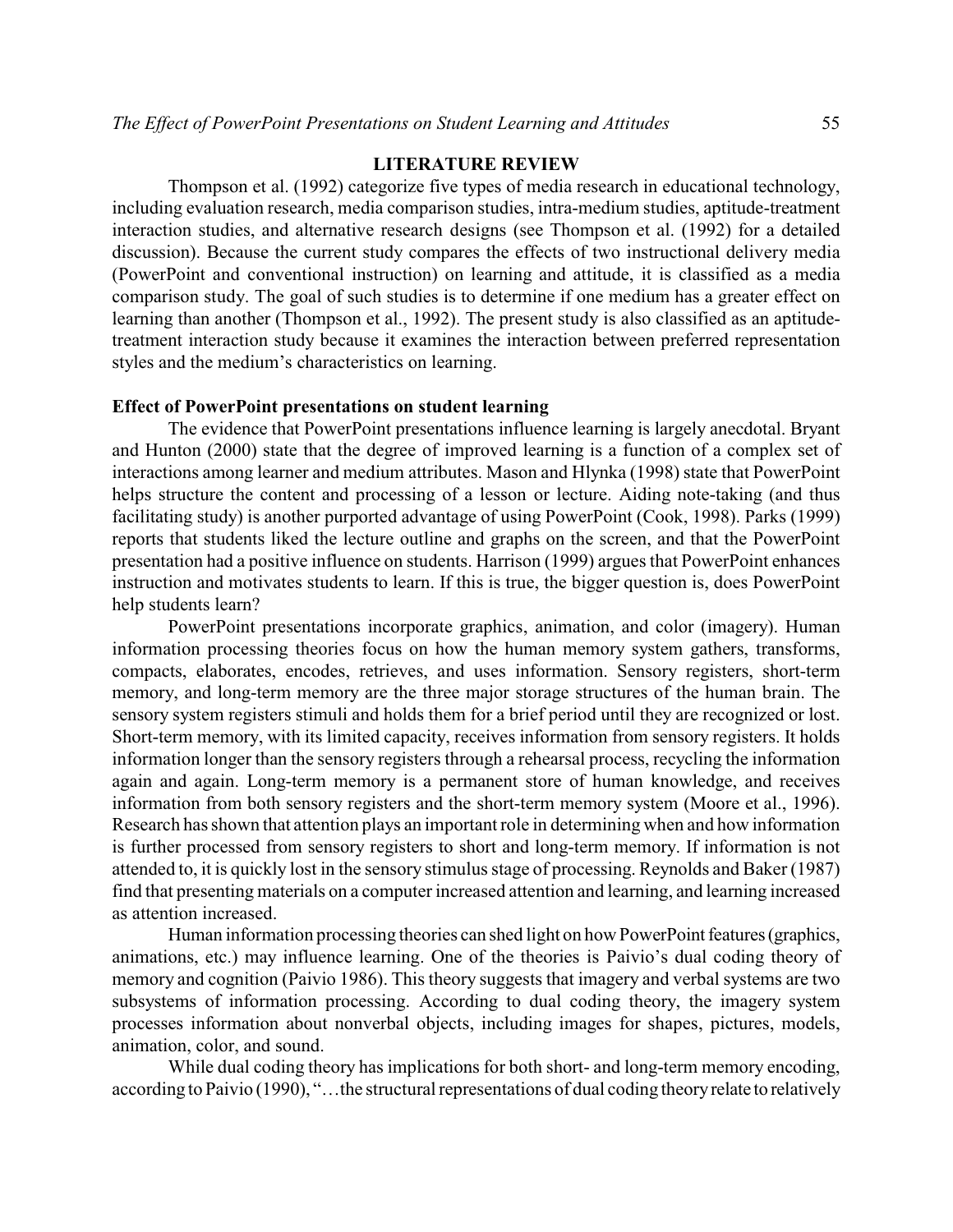stable long-term memory information corresponding to perceptually identifiable objects and activities, both verbal and nonverbal" (p. 54). The general model of information processing assumes that encoding results in a memory trace, and that information can be encoded at a representational, referential, or associative level (Paivio 1990). Information encoded at a representational level generates a short term memory trace, while information encoded at the referential level elicits both referentially-related verbal and nonverbal memory traces of a longer term nature. Associatively encoded information results in memory traces that include information about multiple verbal or nonverbal items (Paivio 1990).

It is referential encoding that is most relevant for this study. The graphical nature of the PowerPoint presentation arouses students' imagery systems, which become more activated when information (e.g., instructional materials) is presented in non-verbal forms. PowerPoint presentations should arouse the imagery system and could contribute to comprehension, and improve short and long-term memory. Since, in a PowerPoint presentation, topics are presented in a hierarchical fashion with graphics, color, and animation, students could "use a mental image of that outline to study, to retrieve the information on a test, to organize their answer for an essay question, and to perform other educational tasks (Clark and Paivio, 1991. p. 176)." Rose (2001) also notes that presentation of learning materials in graphical form is beneficial for students.

Many studies have empirically tested dual coding theory (see Paivio, 1986 for review of dual coding theory). For example, relying on dual coding theory, Mayer and Anderson (1991) compare the effect of presentations using words-with-picture with those using words-before-picture, on learning. They predicted that the words-with-picture group would outperform the words-beforepicture group because of referential connections between imagery and verbal representations. The results of their study support the prediction. Peek (1987) finds that when pictures and text are presented together, information retention is improved.

Other studies have shown that color is a factor in memory representation. For example, Hanna and Remington (1996) find that color, as a stimulus, is a part of memory representation. Allen (1990) submits that colors are encoded as a verbal representation as well as in the perceptual mode in the form of a visual image. In a review of literature on the use of color in teaching, Dwyer and Lamberski (1983) conclude that when color is central to the ideas and concepts being presented and the students pay attention, the use of color improves learning.

In the present study, students in the traditional group (without PowerPoint) received only a text-based, black-and-white presentation (overhead transparencies), while students in the treatment group (with PowerPoint) received graphics, color, and animation in instructional delivery. Therefore, we expect that students receiving PowerPoint presentation will outperform the traditional group because students in this class will have more opportunities to make referential connections between imagery and verbal representation than in the traditional presentation.

## **Butler and Mautz (1996)**

The current paper extends the work of Butler and Mautz (1996). These researchers examined whether multimedia presentations improve short-term recall of accounting systems materials, as well as the effects of multimedia on student attitudes toward the presentation and presenter. Sixty subjects were randomly assigned to one of two sections receiving different presentation media: traditional and multimedia.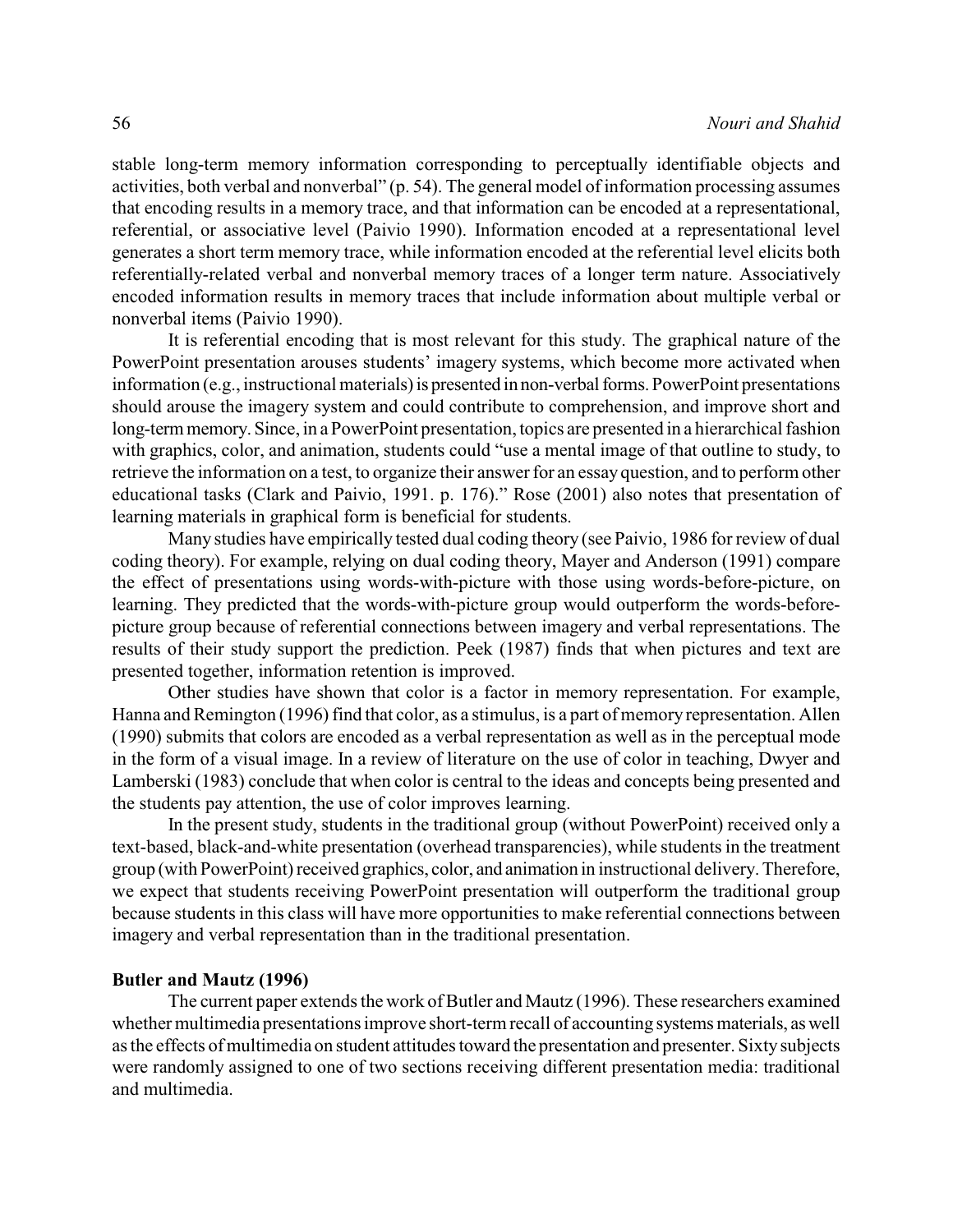## *The Effect of PowerPoint Presentations on Student Learning and Attitudes* 57

The traditional group received a thirty-minute presentation with conventional text-based, black-and-white visual aids (which resembled overhead transparencies), while the multimedia group received the same thirty-minute presentation but with a multimedia display that incorporated graphics, animation, sound and color.<sup>1</sup> Past media studies have been criticized largely for the lack of experimental rigor and control. Butler and Mautz's (1996) study is noteworthy for its attempt to provide as strong internal validity as possible by tightly controlling extraneous influences. Among other controls, the experiment took place within the laboratory; the same instructor taught both groups; the material was delivered to both groups via computer; students did not have any prior knowledge of the subject matter; and delivery of the material was scripted and timed to be identical.

Using the Individual Differences Questionnaire (IDQ) (Paivio and Harshman, 1983; Harshman and Paivio, 1987), Butler and Mautz (1996) tested the hypothesis of whether students' preferred means of representing information interacted with the effects of multimedia presentation. The IDQ consists of 86 true-false questions and measures imagery and verbal habits, preferences, and abilities.<sup> $2,3$ </sup> Application of the IDO results in a continuous variable representing the student's preference between verbal or imaginal representation of information. This score then forms the basis for the independent variable representing a student's preferred representation style.

Butler and Mautz (1996) found short-term memory improved because of an interaction between students' preferred representation styles and the effect of multimedia presentations. The study also found that students in the multimedia group had more positive attitudes toward the presentation and presenter.

## **Interaction between Learners' Preferred Representation Styles and PowerPoint Presentation**

Cognitive theory suggests that learning is optimized when learners' preferred representation styles are congruent with the attributes of educational technology. While offering guidelines for educators in using technology for instruction, Bryant and Hunton (2000) suggest that individual characteristics (cognitive differences) be taken into account in instructional design. Dual coding theory suggests that learners have preferred representation styles. Some individuals learn and recall well from visually presented information while others learn and recall well from verbally presented information. Kozma (1994) submits that to understand the relationship between media and learning, we need to consider the interaction between the attributes of the medium and the cognitive processes of students.

 $1$  Butler and Mautz (1996) used Compel software, another well-regarded multimedia presentation software. The software allows integration of sound, animation, video, and hypertext into presentations (Butler and Mautz 1996). Their presentation appears comparable to a common PowerPoint presentation as used in this study.

 $<sup>2</sup>$  Paivio and Harshman (1983) argue that at least four and as many as six dimensions underlie the IDQ. The six</sup> factors they identified are (1) good verbal expression and fluency, (2) habitual use of imagery, (3) concern with correct use of word, (4) reading difficulties, (5) use of images to solve problems, and (6) imagination. The factors relevant to this study include factor 2 and factor 5. See Paivio and Harshman (1983) for a complete description of these factors.

 $3$  IDQ has been used extensively in prior empirical studies, including Olson et al. (1988), Cohen and Saslona (1990), Overby (1990), Butler and Mautz (1996).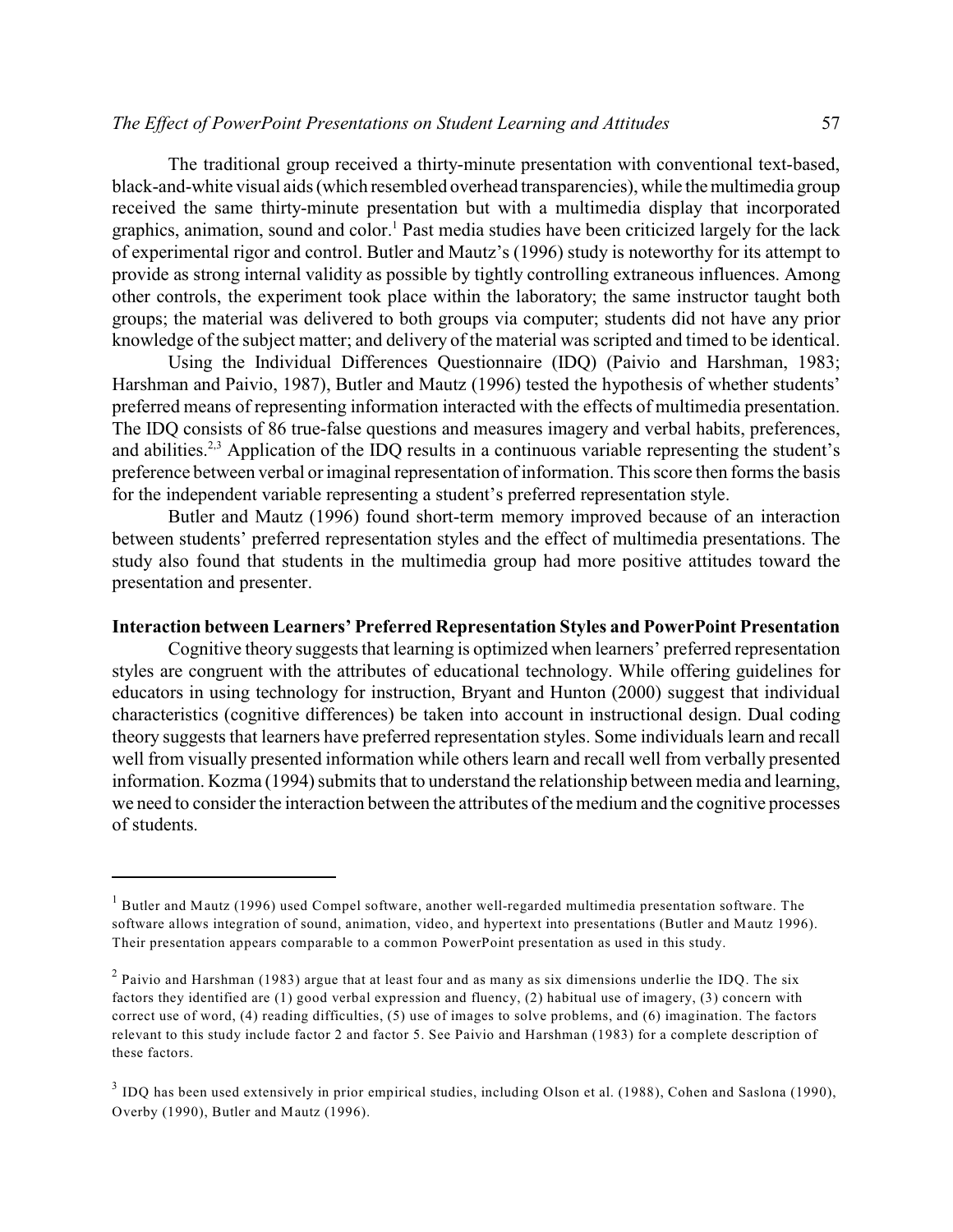## **HYPOTHESES**

Based on the above discussion and dual coding theory, the first two hypotheses, stated in alternative form, examine the effect of PowerPoint presentations on both short and long-term memory.

- **H1:** PowerPoint presentations will stimulate students' *short-term* memory such that students perform better on quizzes.
- **H2:** PowerPoint presentations will stimulate students' *long-term* memory such that students perform better on exams.

Butler and Mautz (1996) found that multimedia presentations improved short-term memory of those students who prefer an imagery representation. Since PowerPoint presents visual information, we expect improved learning for those students who prefer an imagery representation. That is, students with a higher imagery representation should outperform students with a lower imagery representation in a PowerPoint presentation. To examine whether learner representation styles interact with the attributes of media, the following two hypotheses, presented in alternative form, are examined:

- **H1a:** PowerPoint presentations will interact with students' preferred representation style, affecting stimulation of *short-term* memory.
- **H2a:** PowerPoint presentations will interact with students' preferred representation style, affecting stimulation of *long-term* memory.

## **PowerPoint Presentation and Student Attitudes**

To evaluate the effectiveness of educational media, it is important to examine learner attitudes towards PowerPoint presentation. Anecdotal evidence suggests that many students consider accounting principles courses (first college-level courses in financial and managerial accounting) boring. PowerPoint presentations may be entertaining and may change negative impressions into positive ones. Clark (1983) argues that students may have a positive attitude toward a medium because of novelty in the classroom. Nowaczyk et al. (1998), assessing semester-long student perceptions of multimedia in an introductory behavioral statistics course, report that media technology made the class presentation and discussion more interesting. On the other hand, McInnes et al. (1995), studying students taking a three-term course in management accounting, report that computer-aided learning had an adverse effect on student interest in accounting.

In the laboratory setting, Butler and Mautz (1996) found that students in the multimedia group viewed the multimedia presentation more favorably compared to students in the traditional presentation group. The current study examines whether the use of PowerPoint during a semesterlong presentation affects student attitudes toward presentations. The next hypothesis, in alternative form, is presented below: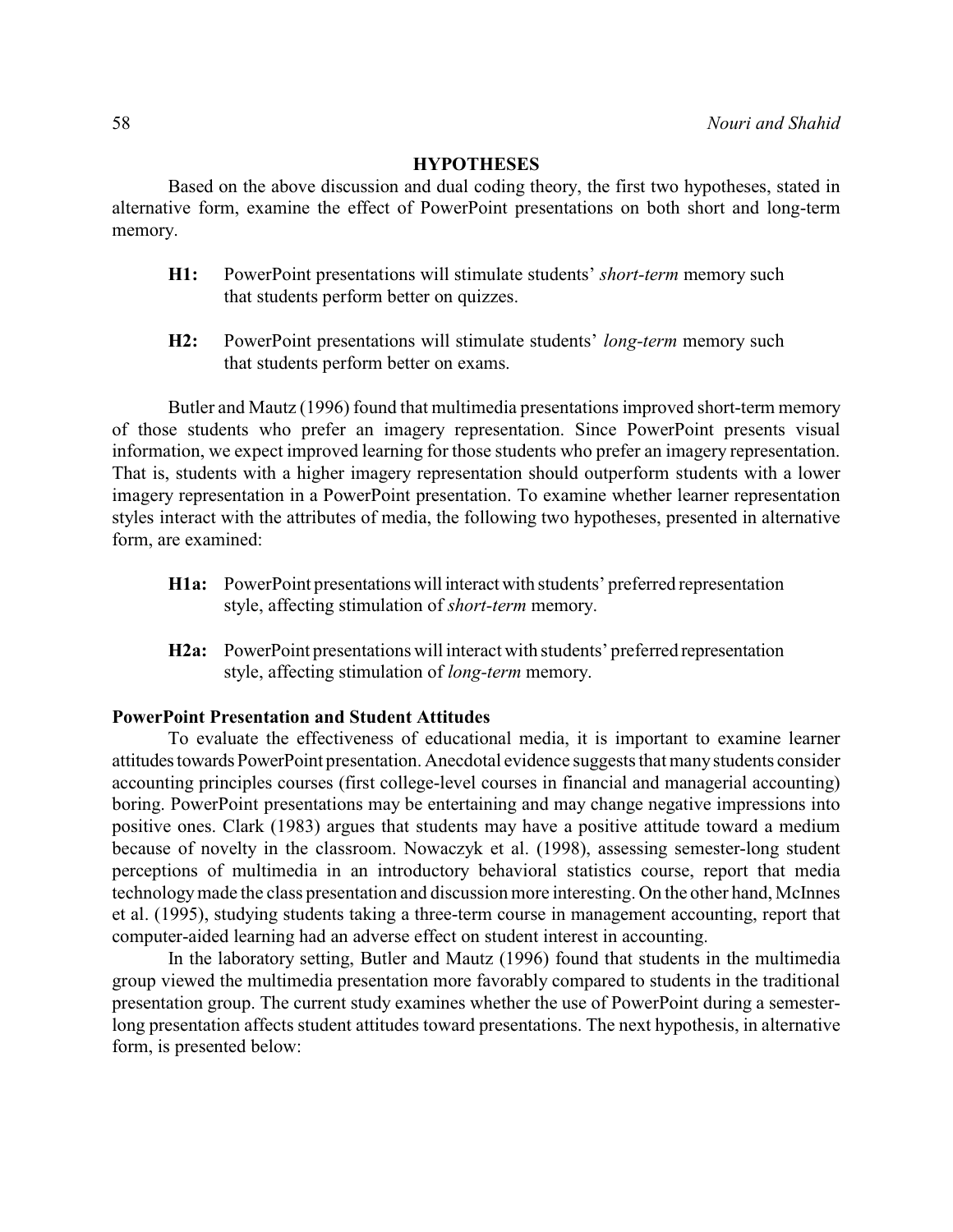**H3:** Students viewing a PowerPoint presentation will have a more favorable attitude toward the presentation session than students viewing a traditional presentation.

Researchers (Butler and Mautz, 1996; Bushong, 1998) have also examined whether educational technology in classroom presentations promotes a favorable attitude toward the instructor. Butler and Mautz (1996) report a significant difference in student attitudes towards the instructor between the control and experimental groups for the factors "style of the speaker" and "informativeness." These results suggest that the multimedia group showed a more positive attitude towards the speaker than the group receiving the traditional presentation. On the other hand, using an experiment during a regular class period, Bushong (1998) reports students in non-PowerPoint group felt that the presenter was more enthusiastic than instructor using PowerPoint. The present study examines the student attitudes toward the instructor after a semester-long series of PowerPoint presentations. The final hypothesis of the study, presented in alternative form, is

**H4:** Students viewing a PowerPoint presentation will have a more favorable attitude toward the class instructor than students viewing a traditional presentation.

#### **RESEARCH DESIGN**

 In order to examine the effects of PowerPoint presentations on student learning and attitudes, two sections of accounting principles II (Managerial Accounting) were run back-to-back, twice a week. Each session lasted eighty minutes. Sections one and two had 38 and 36 students, and were used as the control and treatment groups, respectively. The presentation for section one (control group) was supported by traditional, text-based, black-and-white, visual aids. The presentation for section two (treatment group) was supported by PowerPoint, which provided color visual aids with graphics and animation. The traditional section met in a classroom that included an overhead transparency projector and chalkboard, while the PowerPoint section met in a multimedia room. The same instructor taught both sections of the course.

 A different textbook (Volume II of Ainsworth et al., 1999) was adopted to mitigate effects due to instructor familiarity with the text material. This textbook departs from the traditional approach of accounting principles textbooks by integrating financial and managerial concepts throughout the two volumes. Table 1 presents eleven chapters covered in the course.

Each chapter was taught with a lecture in one session followed by problem-solving in the following session(s). At the end of each lecture session, a quiz with ten conceptual questions (all multiple choice) was administered. Quizzes for chapters 14, 18, 23, and 24 were dropped from the analysis because these quizzes were not administered in the same session as the lecture presentation; rather, they were given at the beginning of the next session or after problem-solving. The quiz for Chapter 25 was eliminated from further analysis since no PowerPoint was used in the treatment group as a result of a technical problem. Therefore, only quizzes from six chapters were used in the analyses.4

 $4$  Analysis of the mean quiz scores for quizzes dropped from the study showed no statistically significant differences between the two groups at the 0.05 significance level.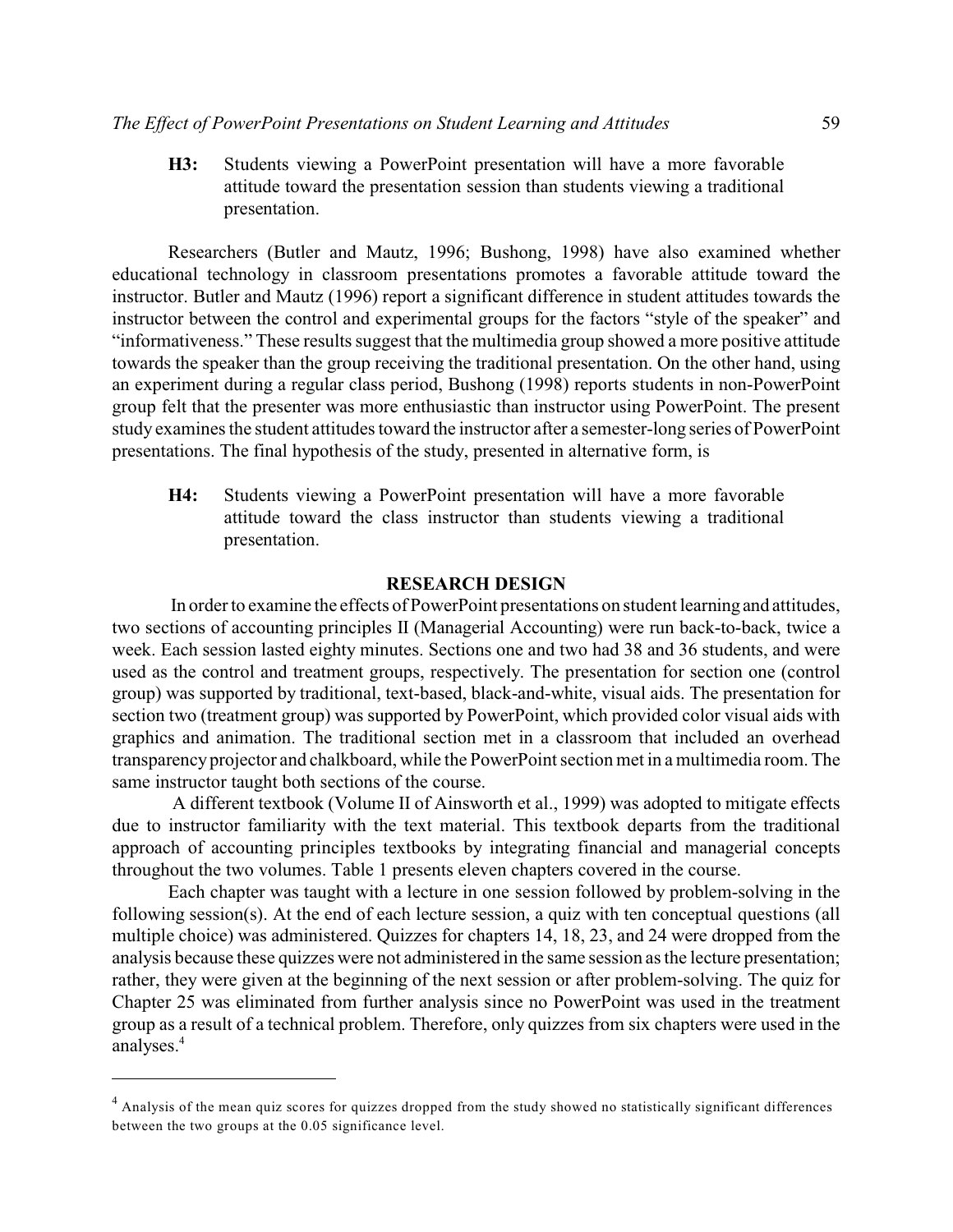| Summary of Chapters Used in the Study <sup>a</sup> |                                     |  |  |  |  |
|----------------------------------------------------|-------------------------------------|--|--|--|--|
| <b>Chapter</b>                                     | <b>Topic</b>                        |  |  |  |  |
| 14                                                 | Time value of money <sup>b</sup>    |  |  |  |  |
| 15                                                 | Debt and equity financing           |  |  |  |  |
| 17                                                 | Human resources                     |  |  |  |  |
| 18                                                 | Long-term debt $b$                  |  |  |  |  |
| 19                                                 | Equity financing                    |  |  |  |  |
| 20                                                 | Operational investment              |  |  |  |  |
| 21                                                 | Non-operational investment          |  |  |  |  |
| 22                                                 | Firm performance probability        |  |  |  |  |
| 23                                                 | Financial position <sup>b</sup>     |  |  |  |  |
| 24                                                 | Financial position <sup>b</sup>     |  |  |  |  |
| 25                                                 | Comprehensive analysis <sup>b</sup> |  |  |  |  |
|                                                    |                                     |  |  |  |  |

## **TABLE 1 Summary of Chapters Used in the Study<sup>a</sup>**

 $^{\circ}$  All chapters are from Ainsworth et al. (1999)

 $\mu$ <sup>b</sup> The quiz was dropped from analysis because it was taken in the next class or additional problem-solving was undertaken before administering the quiz.

Twenty percent of the course grade was assigned to quizzes. Students needed to take eight quizzesto receive the complete grade for the quizzes. No make-up quizzes were given. To minimize cheating, each quiz had three versions that mixed the order of the questions.

Three objective (multiple choice) exams were administered during the semester. The first exam, worth fifteen percent of the course grade, covered chapters 14, 15, 17, and 18. The exam had two parts: 30 conceptual questions and 20 exercises/problems. Students were asked to provide their answers on two different answer sheets. Different versions of the exam were used, mixing the order of the questions. The second exam, worth twenty percent of the course grade, covered chapters 19, 20, and 21. It also had two parts: 20 conceptual questions and 20 exercises/problems. The administration of the exam was similar to the first exam. The final exam, worth thirty percent of the course grade, covered the remaining chapters. The final exam differed from the previous two exams in that it only had one part with 50 questions and problems. Thus, students completed only one answer sheet. The remaining fifteen percent of the course grade was used for case study and class participation.

## **Dependent Variables**

Hypotheses 1, 1a, 2, and 2a posit relationships between the independent variables and the ability of subjects to recall the presented materials. Quiz scores were used to measure the ability of subjects to recall from *short-term* memory, while exam scores were used to measure the ability of subjects to recall from *long-term* memory.

Hypotheses 3 and 4 posit relationships between the independent variables and the attitude of subjects toward class presentation and instructor. To evaluate the attitudes of subjects toward class presentation and the instructor, a questionnaire similar to that employed by Butler and Mautz (1996),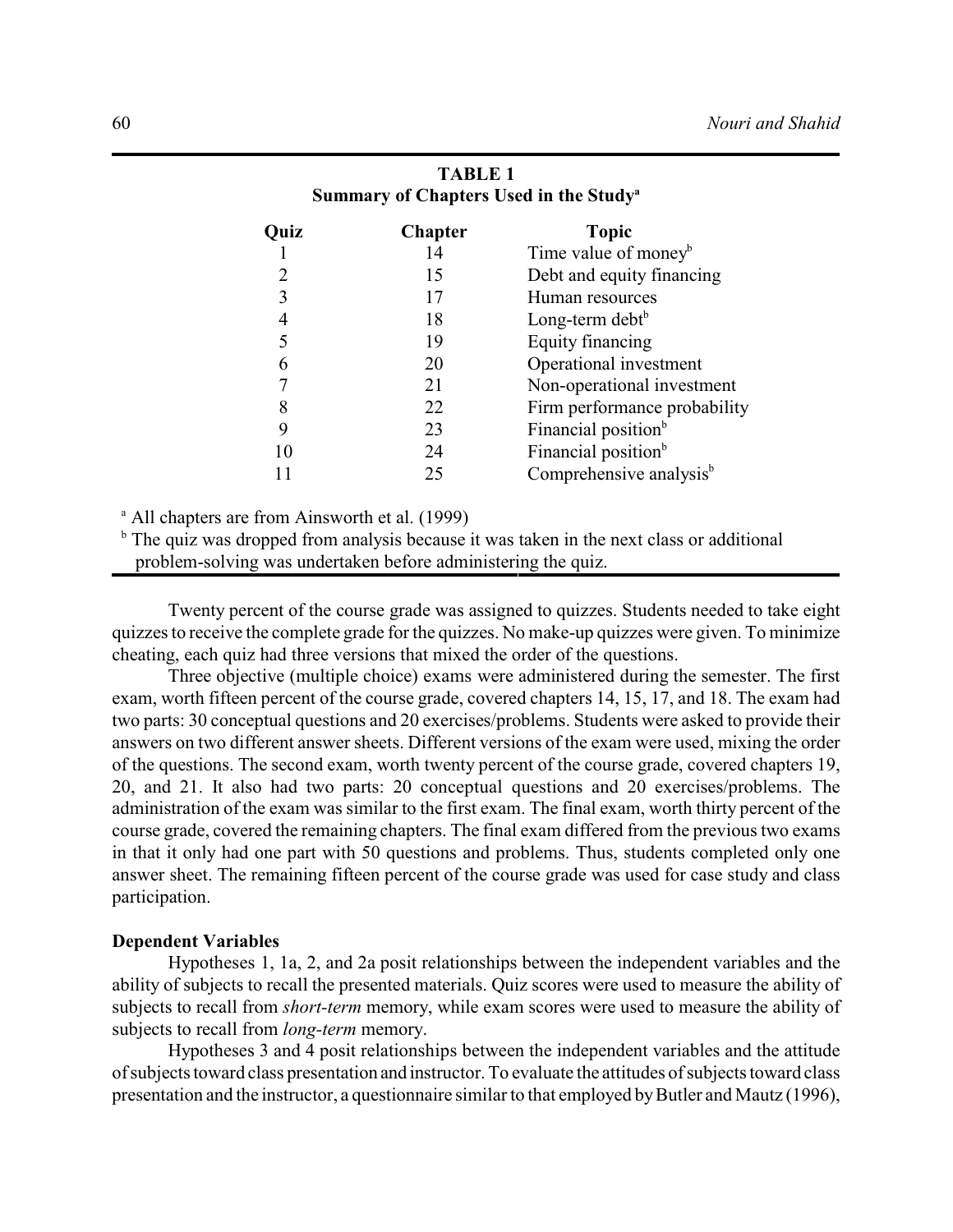Steinbart and Accola (1994), and Pei and Reneau (1990), was administered at the end of the semester. A second experimenter administered the questionnaire, provided the rationale for the questionnaire, and assured students that the instructor would not see the results until after course grades were submitted. In this questionnaire, subjects evaluated the class presentation and instructor, respectively, for ten characteristics (Oppenheim et al. 1981; Butler and Mautz 1996). The ten characteristics related to the class presentation were: well-documented, strong, enjoyable, concise, entertaining, easy to follow, professional, clear, stimulating, and interesting. The ten attributes related to the instructor were: prepared, concise, professional, clear, inspiring, understandable, credible, interesting, strong, and effective in his use of supporting materials. In addition, seven other items dealing with the efficiency and effectiveness of the instructor appeared in the questionnaire. Subjects rated each characteristic and attribute on a 7-point Likert-type scale ranging from 1 (strongly disagree) to 7 (strongly agree).

## **Covariates**

To control for the effect of prior accounting knowledge, three questions were included in the questionnaire administered at the end of the semester. The first question asked subjects to check one of the three statements that in general best described their preparation for taking quizzes. The three statements were as follows

I reviewed each chapter thoroughly before coming to the class to take the quiz. I reviewed each chapter partially before coming to the class to take the quiz. I only relied on the class lecture and presentation in taking the quiz.

The second question asked subjects to indicate the number of hours they spent, on average, studying each chapter before coming to the class to take the quizzes. The third question asked students to rate on a 7-point Likert-type scale ranging from 1 (very little) to 7 (very much) the extent they studied each chapter, on average, before coming to the class to take the quizzes. The three questions were highly correlated with each other (correlation higher than 0.54); therefore, only the third question, a continuous item, was used in statistical analyses as a covariate. Grades of subjects for Accounting Principles I (Financial Accounting) and the overall GPA of subjects before the start of the semester were also used to control for the intellectual abilities of subjects to recall materials. Since the two grades were highly correlated ( $r = .77$ ,  $p < 0.001$ ), only overall GPA was used in this study as a covariate.

Subjects' grades for the first two exams were used to control for their satisfaction regarding the class presentation and instructor. This method was followed on the grounds that students who had received higher grades might have been more satisfied with the class and instructor. The grades for the two exams were summed to form the covariate.

## **Independent Variables**

The first independent variable represented the course delivery system: traditional versus PowerPoint. As mentioned earlier, in the traditional section of the course, presentations were made through text-based, black and white visual aids, while the section using PowerPoint utilized graphics, color, and animation in presentations. The second independent variable was the subject's preferred representation style, as measured through the IDQ.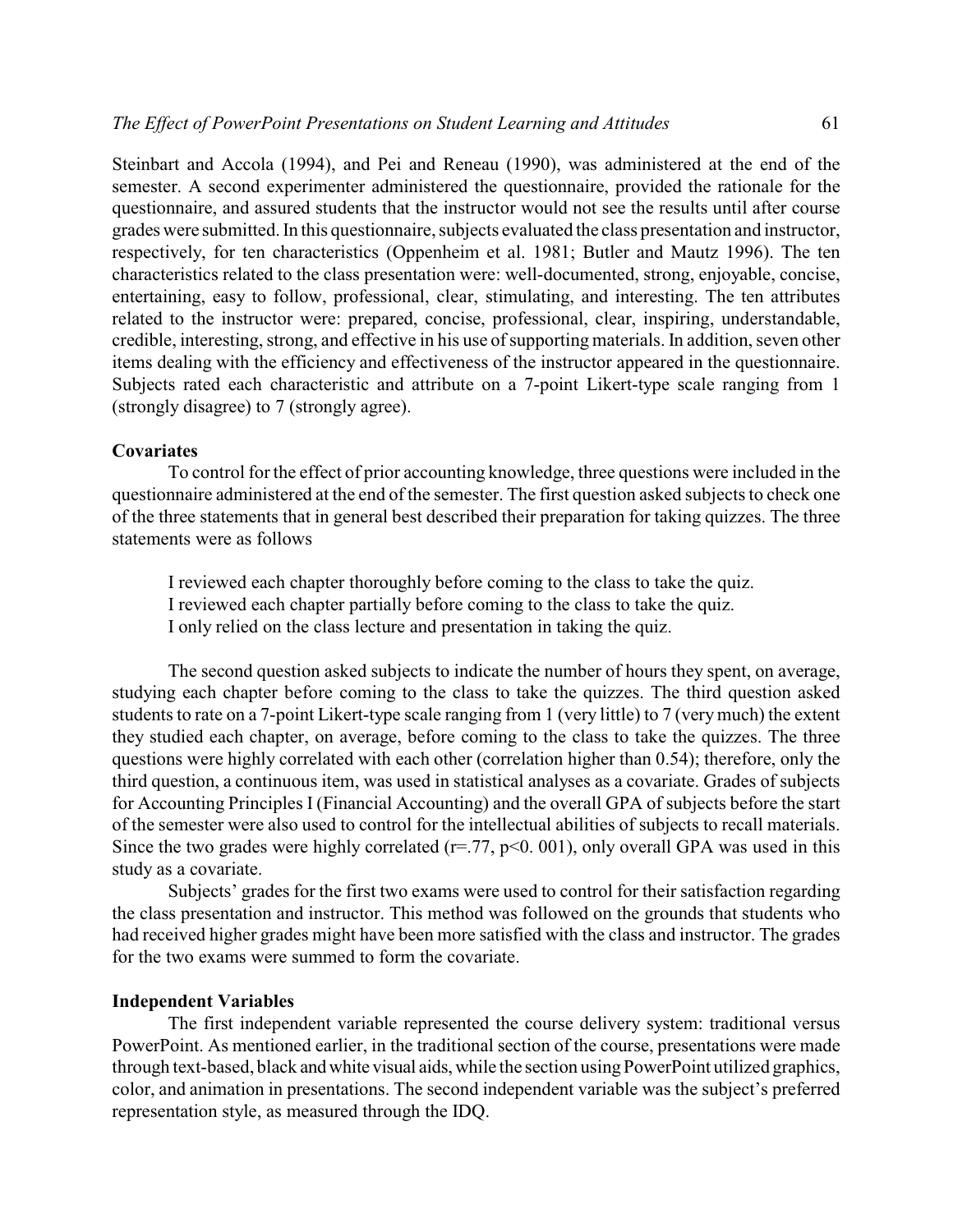## **RESULTS**

## **Hypothesis One—Short Term Performance Effects**

The first hypothesis examines the effect of PowerPoint presentation on students' *short-term* memory. An analysis of covariance was conducted with quiz scores as the dependent variable, overall GPA and extent of study as covariates, and section as the independent variable.<sup>5</sup> The findings for the six eligible quizzes are presented in Table 2.

The results presented in Table 2 show statistically significant differences in performance in two out of six quizzes.<sup>6</sup> On the quiz for Chapter 17 (a more discussion-oriented chapter), students in the PowerPoint section outperformed the traditional students ( $p<0.032$ ). On the other hand, on the quiz for Chapter 22 (a chapter requiring walk-through solutions), students in the traditional section outperformed the PowerPoint students ( $p<0.003$ ). We note also the low r-squares for each model, indicating that the models do not explain a great deal of the variance in the relationships. Based on this, we cannot conclude evidence for the existence of a PowerPoint presentation effect. However, the results do spark an interesting question for future research: that is, a possible interaction between the topic difficulty and the medium used.

#### **Hypothesis One(a)**

This hypothesis posits an interaction between students' preferred representation style and the media presentaion. We tested the interaction effect using a regression analysis in which quiz score served as the dependent variable and overall GPA, extent of studying before taking the quiz, section, preferred representation style, and interaction between section and preferred representation style served as independent variables.<sup>7</sup> Two sets of regressions were run (one for each of the two preferred representation styles). Each regression was run on each of the six quizzes, yielding a total of 12 regressions.

The first preferred representation style factor examined was habitual use of imagery. This factor had a mean of 11.69 (theoretical range 0-13; actual range 3-13) and a standard deviation of 2.24. The coefficient alpha for this factor was 0.83. According to Paivio and Harshman (1983), "someone high on this factor often uses mental imagery to think, remember, solve problems, and imagine described events" (p. 471). Therefore, hypothesis 1a posits that students scoring high on this factor who attend the PowerPoint section may be able to recall information better. The results of the regression analysis, presented in Panel A of Table 3, show a significant interaction for the Chapter 21 quiz. No significant interactions were found for other quizzes, so they are not reported.

The results show that students in the PowerPoint section of the course scored higher on the Chapter 21 quiz than students in the traditional section. However, students with a higher habitual use of imagery scored lower in the PowerPoint section of the course. These later results are in the opposite direction of hypothesis 1a.

 $<sup>5</sup>$  There was no significant correlation (p>0.07) between the covariates and the independent variable.</sup>

 $6$  Levene's test of the homogeneity of variance was not significant for all quizzes indicating that the error variance of the dependent variable was equal across both sections.

<sup>&</sup>lt;sup>7</sup> The correlation between GPA and study extent was 0.005 (p=0.97), indicating no problem regarding multicollinearity in our study.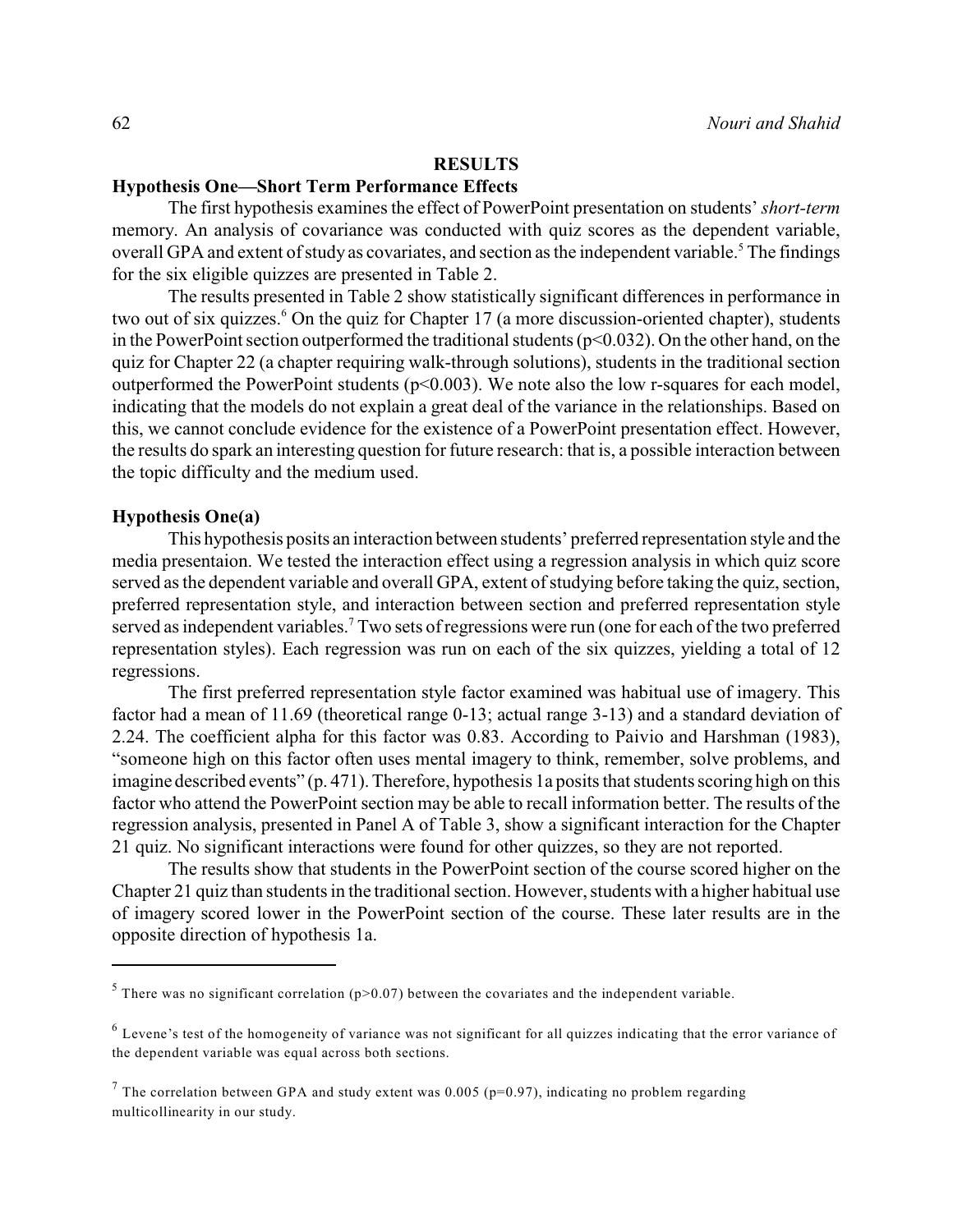| <b>Test of Hypothesis 1</b>        |                                              |                                                                                                           |                            |                                              |                                           |                             |  |
|------------------------------------|----------------------------------------------|-----------------------------------------------------------------------------------------------------------|----------------------------|----------------------------------------------|-------------------------------------------|-----------------------------|--|
| Independent<br>Variable            |                                              | Chapter 15 Quiz   Chapter 17 Quiz   Chapter 19 Quiz   Chapter 20 Quiz   Chapter 21 Quiz   Chapter 22 Quiz |                            |                                              |                                           |                             |  |
|                                    | $SS^a$<br>df<br>$\mathbf{F}$<br>$\mathbf{p}$ | $SS^a$ df F<br>$\mathbf{p}$                                                                               | $SS^a$ df F<br>p           | $SS^a$<br>df<br>$\mathbf{F}$<br>$\mathbf{D}$ | $SS^a$ df<br>$\mathbf{F}$<br>$\mathbf{p}$ | $SS^a$<br>$F \cdot p$<br>df |  |
| Overall GPA<br>(covariate)         | 3.29.075<br>7.01 1                           | 0.30 .584<br>$0.44 \quad 1$                                                                               | 5.23.026<br>22.49 1        | 1.13.293<br>$4.71 \quad 1$                   | 9.64.003<br>18.41<br>$\blacksquare$       | 16.20<br>6.53.014           |  |
| <b>Study Extent</b><br>(covariate) | 0.61.437<br>$1.31 \quad 1$                   | 0.22 .645<br>$0.31 \quad 1$                                                                               | 0.87.354<br>3.76 1         | 3.55.065<br>14.78 1                          | $0.72 \quad 1$<br>0.38.543                | 1.04.314<br>$2.57 \quad 1$  |  |
| Treatment                          | 0.75.389<br>1.61                             | 4.48 .032**<br>$6.41\quad1$                                                                               | 0.35.558<br>$1.50 \quad 1$ | 0.56.459<br>2.31                             | 0.35<br>0.18.670<br>$\overline{1}$        | $9.95.003^*$<br>24.66       |  |
| Error                              | 115.18 54                                    | 70.77 49                                                                                                  | 223.66 52                  | 208.10 50                                    | 99.33 52                                  | 121.51 49                   |  |
| Model R-Square                     | 0.085                                        | 0.092                                                                                                     | 0.109                      | 0.090                                        | 0.164                                     | 0.286                       |  |

**TABLE 2 Summary of Analysis of Covariance**

## **Least Squares Cell Means<sup>b</sup>**

| Independent<br>Variable  | <b>Chapter 15</b><br><b>Quiz Score</b> | <b>Chapter 17</b><br><b>Quiz Score</b> | <b>Chapter 19</b><br><b>Quiz Score</b> | <b>Chapter 20</b><br><b>Quiz Score</b> | <b>Chapter 21</b><br><b>Quiz Score</b> | <b>Chapter 22</b><br><b>Quiz Score</b> |
|--------------------------|----------------------------------------|----------------------------------------|----------------------------------------|----------------------------------------|----------------------------------------|----------------------------------------|
| Traditional<br>Treatment | 8.786                                  | 8.533                                  | 5.836                                  | 8.163                                  | 8.055                                  | 8.988                                  |
| PowerPoint<br>Treatment  | 8.444                                  | 9.291                                  | 6.175                                  | 7.741                                  | 8.219                                  | 7.575                                  |
| P-value                  | 0.389                                  | $0.032**$                              | 0.558                                  | 0.459                                  | 0.670                                  | $0.003*$                               |

<sup>a</sup> All reported SS are the SS adjusted for the covariates.

<sup>b</sup> P-value tests the null hypothesis that the least-squares mean for traditional treatment is equal to the least-squares mean for PowerPoint treatment.

 $p<.01$  \*\*  $p<0.05$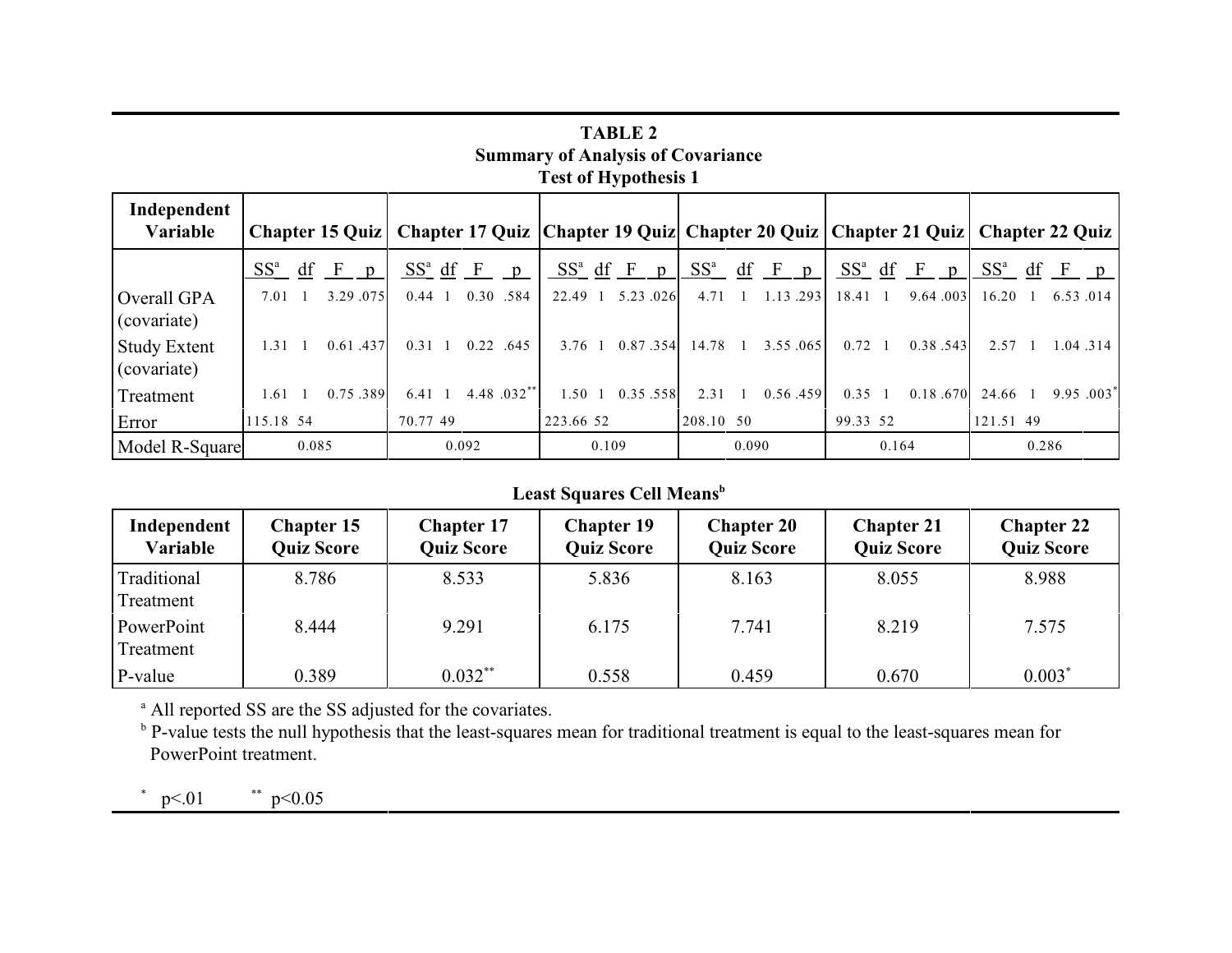## **TABLE 3 Interactive Regression Analysis Test of Hypothesis 1a**

Panel A, Chapter 21 Quiz (Quiz 7)

Regression Model: Quiz 7= $\beta_0 + \beta_1 O GPA + \beta_2 SEBTQ + \beta_3 SEC + \beta_4 HUOI + \beta_5 SEC*HUOI + e$ 

| Variable           | Coefficient |          | Pr     |
|--------------------|-------------|----------|--------|
| Intercept          | 4.791       | 2.809    | 0.0071 |
| OGPA <sup>a</sup>  | 1.353       | 3.623    | 0.0007 |
| SEBTQ <sup>b</sup> | $-0.146$    | $-1.422$ | 0.1614 |
| SEC <sup>c</sup>   | 4.754       | 2.194    | 0.0330 |
| HUOI <sup>d</sup>  | $-0.015$    | $-0.175$ | 0.8617 |
| SEC*HUOI           | $-0.394$    | $-2.162$ | 0.0356 |

 $R<sup>2</sup> = 0.28$ , Adjusted  $R<sup>2</sup> = 0.21$ , F(5,49) = 3.81, p = 0.005

## Panel B, Chapter 15 Quiz (Quiz 2)

Regression Model: Quiz 2= $\beta_0 + \beta_1$ OGPA +  $\beta_2$ SEBTQ +  $\beta_3$ SEC +  $\beta_4$ UISP +  $\beta_5$ SEC\*UISP + e

| Variable           | Coefficient |          | Pr     |
|--------------------|-------------|----------|--------|
| Intercept          | 9.095       | 5.117    | 0.0001 |
| OGPA <sup>a</sup>  | 0.396       | 1.138    | 0.2604 |
| SEBTQ <sup>b</sup> | $-0.111$    | $-1.192$ | 0.2389 |
| SEC <sup>c</sup>   | $-3.704$    | $-2.466$ | 0.0107 |
| UISP <sup>e</sup>  | $-0.678$    | $-1.383$ | 0.1726 |
| SEC*UISP           | 1.848       | 2.339    | 0.0233 |

 $R<sup>2</sup> = 0.17$ , Adjusted  $R<sup>2</sup> = 0.08$ ,  $F(5,51) = 2.03$ ,  $p = 0.09$ 

 $^{\circ}$  OGPA = Overall GPA

 $b$  SEBTQ = Study extent before taking quizzes

 $\epsilon$  SEC = Section of the course (0 = Traditional; 1 = PowerPoint)

 $d$  HUOI = Habitual use of imagery

 $\degree$  UISP = Use of imagery to solve problems

 $*$  p<0.05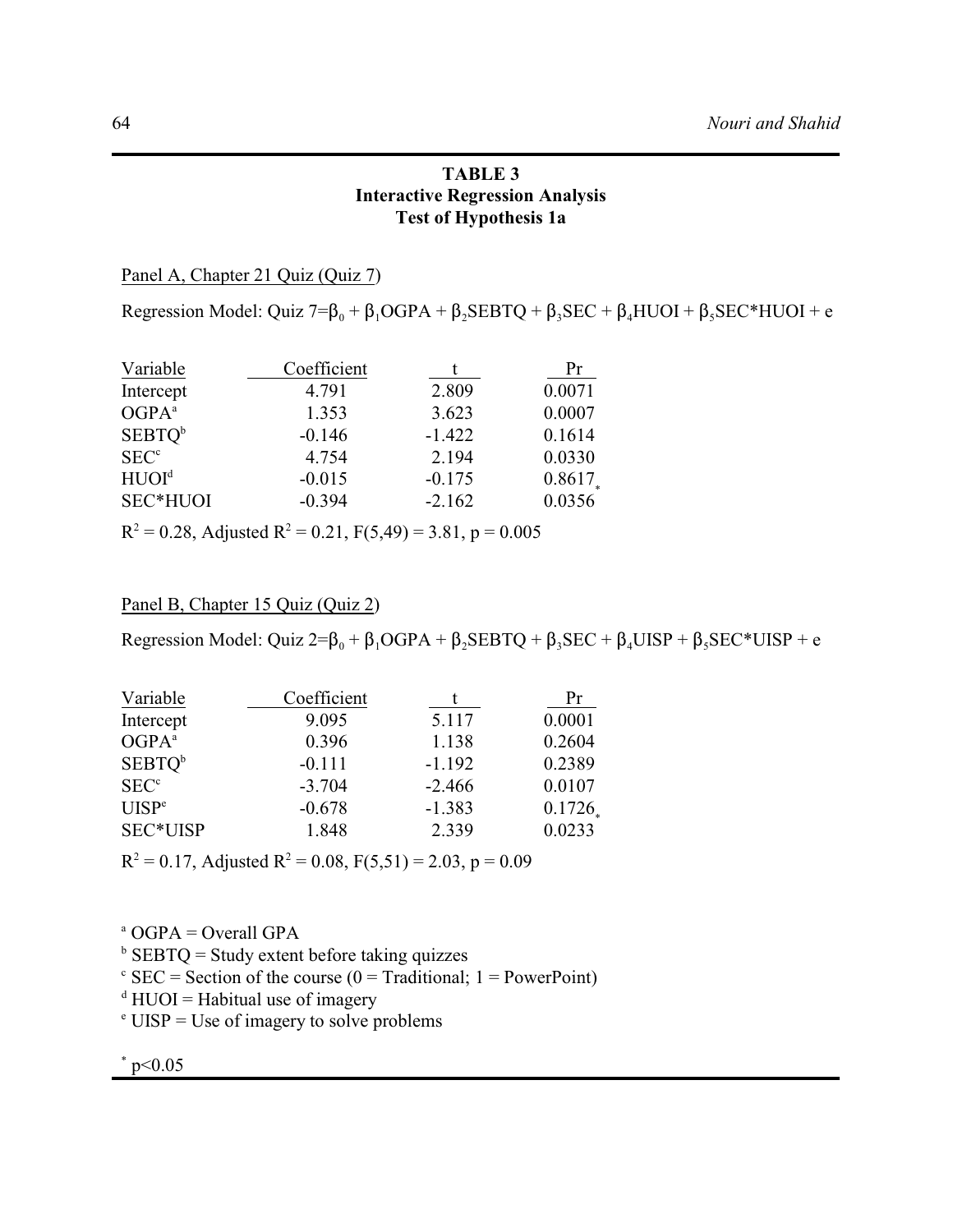The second preferred representation style factor tested was the use of imagery to solve problems. This factor had a mean of 1.76 (theoretical range 0-2; actual range 0-2) and a standard deviation of 0.55. The coefficient alpha for this factor was 0.60, which is low for a two-item scale. The factor consisted of two similarly worded items: "By using mental pictures of the elements of a problem, I am often able to arrive at a solution" and "I often use mental pictures to solve problems." Therefore, hypothesis 1a posits that students high on this factor who attend the PowerPoint section may be able to recall and solve accounting issues better.

The results of regression analysis, presented in Panel B of Table 3, show a significant interaction for the Chapter 15 quiz. No statistically significant interactions were found for other quizzes, so they are not reported. The findings reveal that students in the PowerPoint section of the course scored lower on the Chapter 15 quiz than students in the traditional section. However, students with higher use of imagery to solve problems scored higher in the PowerPoint section of the course. The significant interaction may suggest that for more difficult and challenging chapters such as Chapter 15 (debt and equity financing) that require more problem-solving skills, students with greater use of imagery to solve problems in the PowerPoint section performed better than did students in the traditional section.

The results of the interaction analysis, in general, do not support an interaction between students' preferred representation style and section. The interaction term was significant for only two quizzes, one in the opposite direction and one in the hypothesized direction. These results indicate that the interaction between representation style and section on students' performance may depend upon the topic under discussion.

#### **Hypothesis Two and Two(a)—Longer-Term Performance Effects**

Hypothesis 2 investigates the effect of PowerPoint presentations on students' long-term memory. To examine whether the use of PowerPoint enhances students' long-term memory, ANCOVA was conducted with exam scores as the dependent variable, overall GPA as the covariate, and section as the independent variable. The effects of section were statistically insignificant for both conceptual exams and for exercise/problem exams  $(p<0.70)$ ; thus, they are not reported in the study. Hypothesis 2 is not supported.

Hypothesis 2a predicts an interaction between students' preferred representation styles and the section affecting the exam scores. Regression analyses were run with exam scores as dependent variables, and overall GPA, section, preferred representation style, and interaction between representation style and section as independent variables. None of the interaction terms was significant. Therefore, the results do not support hypothesis 2a.

#### **Hypothesis Three—Media Effects on Attitudes Toward Class Presentation**

Hypothesis 3 deals with subjects' attitudes toward the class presentation. Data for this hypothesis were gathered through a questionnaire administered at the end of the semester. Factor analysis was used to identify factors underlying subjects' attitudes toward the class presentation.

Similar to Butler and Mautz (1996), initial principal factor analysis of subjects' responses to the ten-item questionnaire revealed two factors with eigenvalues greater than 1.0, accounting for 66.2% of the observed variation in attitudes.This was followed by a VARIMAX rotation to facilitate interpretation of the underlying factors. The two factors were named understandability and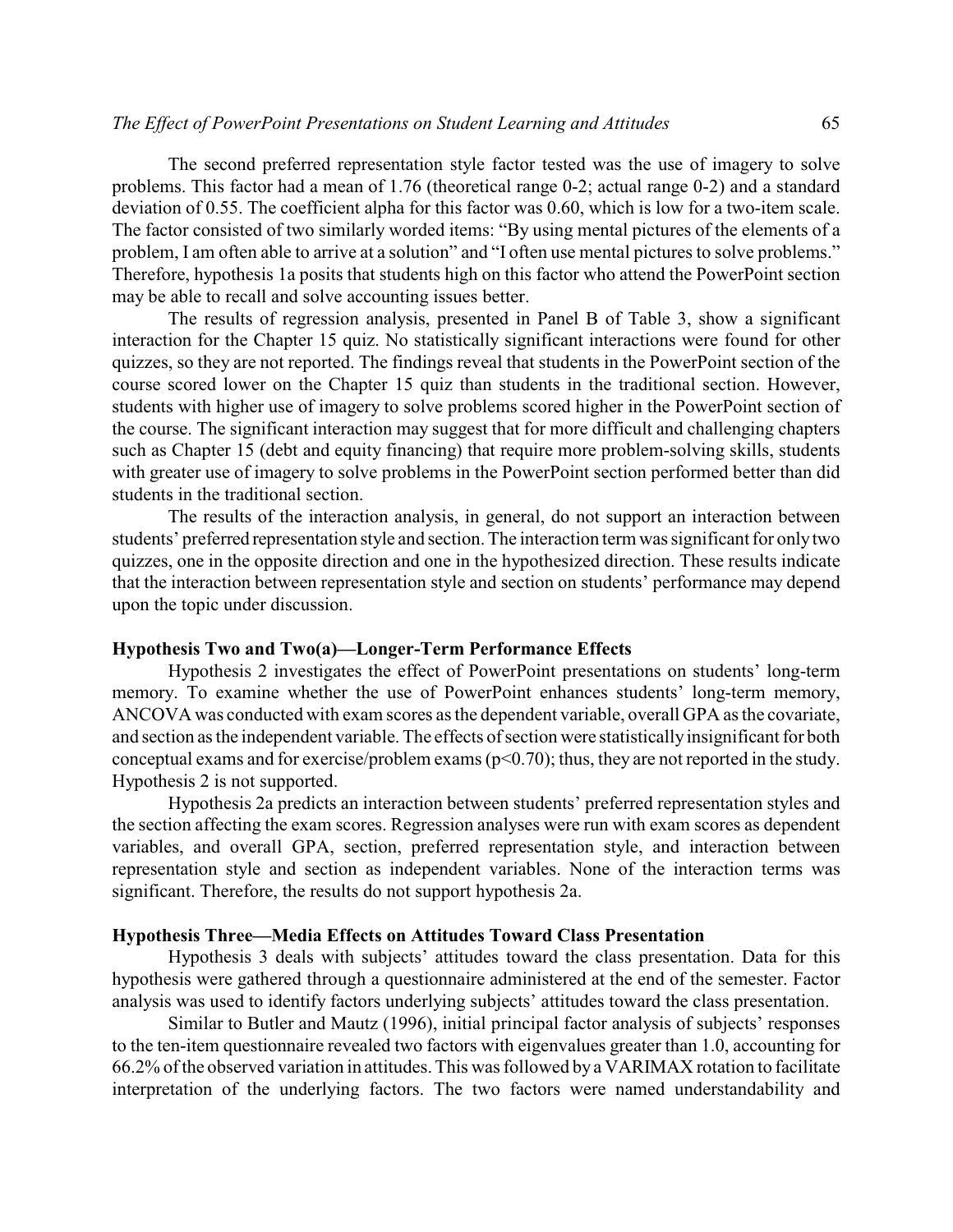entertainment. The two factors had internal consistency reliability coefficients of 0.83 and 0.89, respectively. The results of the factor loadings are presented in Table 4.

Hypothesis 3 posits that students in the PowerPoint section are likely to report higher understandability about class presentations and better entertainment than are students in the traditional section. To test this hypothesis, two ANCOVAs were conducted. Understandability and entertainment scores served as dependent variables, total exam grades for the first and second midterm as the covariate, and section as the independent variable.

Results presented in Table 5 show that students in the PowerPoint section reported higher understandability of the presented materials. However, these results must be interpreted cautiously, as the model  $R<sup>2</sup>s$  are low. There were no significant differences on the entertainment factor between the PowerPoint and traditional sections.

## **Hypothesis Four—Attitudes Towards the Instructor**

Hypothesis 4 deals with subjects' attitudes toward the course instructor. A procedure similar to hypothesis three was used to analyze the 17-item questionnaire regarding the course instructor. One question dealt with time efficiency, so it was dropped from factor analysis.<sup>8</sup> The initial principal factor analysis of the sixteen items yielded three factors with eigenvalues greater than 1.0 that accounted for 64.0% of the observed variation. After VARIMAX rotation, the three factors were named informativeness, effectiveness, and preparedness. The three factors had internal consistency reliability coefficients of 0.89, 0.82, and 0.78, respectively. The results of the factor loadings are presented in Table 6.

Hypothesis 4 posits that students in the PowerPoint section are more likely to report the instructor informative, effective, prepared, and time-efficient than students in traditional section. In

| <b>TABLE 4</b><br><b>Factor Loadings of Class Presentation Attitudes</b> |                   |               |  |  |
|--------------------------------------------------------------------------|-------------------|---------------|--|--|
|                                                                          | Factor 1          | Factor 2      |  |  |
| Question                                                                 | Understandability | Entertainment |  |  |
| The class presentations were:                                            |                   |               |  |  |
| Well-documented                                                          | 0.87              | $-0.11$       |  |  |
| Strong                                                                   | 0.66              | 0.38          |  |  |
| Concise                                                                  | 0.67              | 0.18          |  |  |
| Easy to understand                                                       | 0.73              | 0.21          |  |  |
| Professional                                                             | 0.69              | 0.15          |  |  |
| Clear                                                                    | 0.70              | 0.43          |  |  |
| Enjoyable                                                                | 0.31              | 0.82          |  |  |
| Entertaining                                                             | 0.27              | 0.81          |  |  |
| Stimulating                                                              | 0.18              | 0.83          |  |  |
| Interesting                                                              | 0.00              | 0.91          |  |  |

 $^8$  Including this item for factor analysis will not allow interpretable factor solutions. Thus, it was dropped from factor analysis and was used as a separate attitude toward the instructor.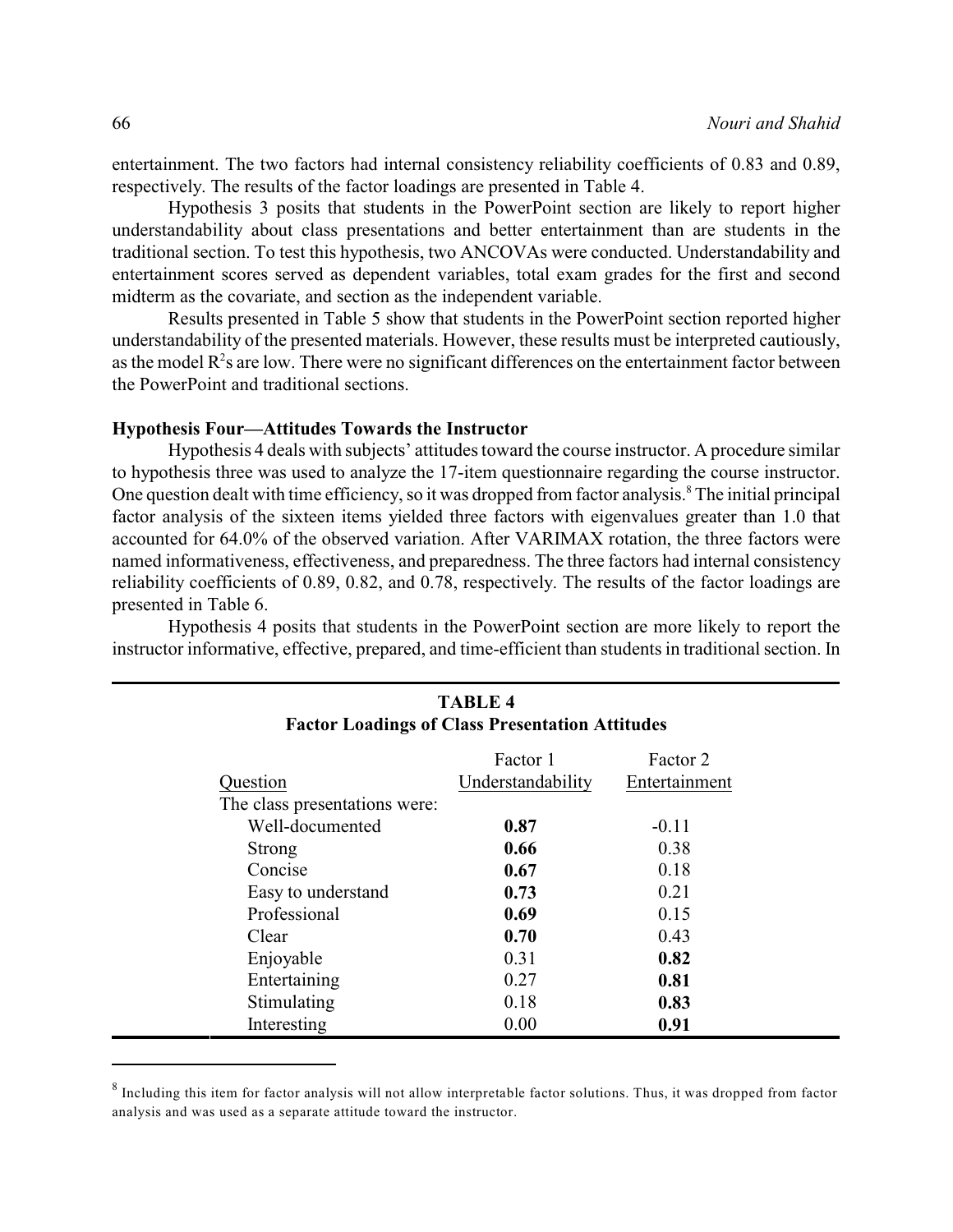## **TABLE 5 Summary of Analysis of Covariance Effect of PowerPoint on Student Attitudes Towards Presentation Test of Hypothesis 3**

| Independent Variable |           | Understandability |              |        | Entertainment |      |                |        |
|----------------------|-----------|-------------------|--------------|--------|---------------|------|----------------|--------|
|                      | $SSs^a$   | df                | $\mathbf{F}$ |        | SS.           | df   | $\mathbf{F}$   |        |
| Midterm Grades       | 9.997     |                   | 0.36         | 0.5492 | 73.801        |      | $1 \quad 2.26$ | 0.1386 |
| Section              | 179.798   |                   | 6.53         | 0.0133 | 42.925        |      |                | 0.2568 |
| Error                | 1,541.888 | 56                |              |        | 1,831.037     | 56   |                |        |
| $R^2$                |           | 0.11              |              |        |               | 0.05 |                |        |

Least Squares Cell Means<sup>b</sup>

| Independent Variable       | Understandability | Entertainment |
|----------------------------|-------------------|---------------|
| <b>Traditional Section</b> | 32.173            | 17.172        |
| PowerPoint Section         | 35.698            | 15.449        |
| P-value                    | 0.0133            | 0.2568        |

<sup>a</sup> All reported SS are the SS adjusted for the covariate.

 $<sup>b</sup>$  p-value tests the null hypothesis that the least square mean for traditional treatment is equal</sup> to the least square mean for PowerPoint treatment.

#### $*$  p<0.05

addition, students in the PowerPoint section are predicted to rate the overall performance of the instructor higher than are students in the traditional section. To test this hypothesis, a series of ANCOVAs were conducted. Informativeness, effectiveness, preparedness, time efficiency, and overall performance scores served as individual dependent variables, while total exam grades for the first and second midterm served as the covariate, and section as the independent variable in each analysis. The findings are presented in Table 7.

Results presented in Table 7 indicate that students in the PowerPoint section perceived the instructor as being more prepared than did students in the traditional section  $(p<0.10)$ . While these results may suggest an effect of PowerPoint on instructor preparedness, the low model  $R^2$ s and alpha benchmarks require caution in interpreting the results. No differences were found on the students' attitudes toward the instructor on measures of informativeness, effectiveness, time efficiency, and overall performance. 9

 $9$  Students' preferred representation style might interact with the section to affect their attitudes toward the class presentation and instructor. To test these possibilities, 14 regression analyses were run with attitudes toward the class presentation (understandability and entertainment) and instructor (informativeness, effectiveness, preparedness, time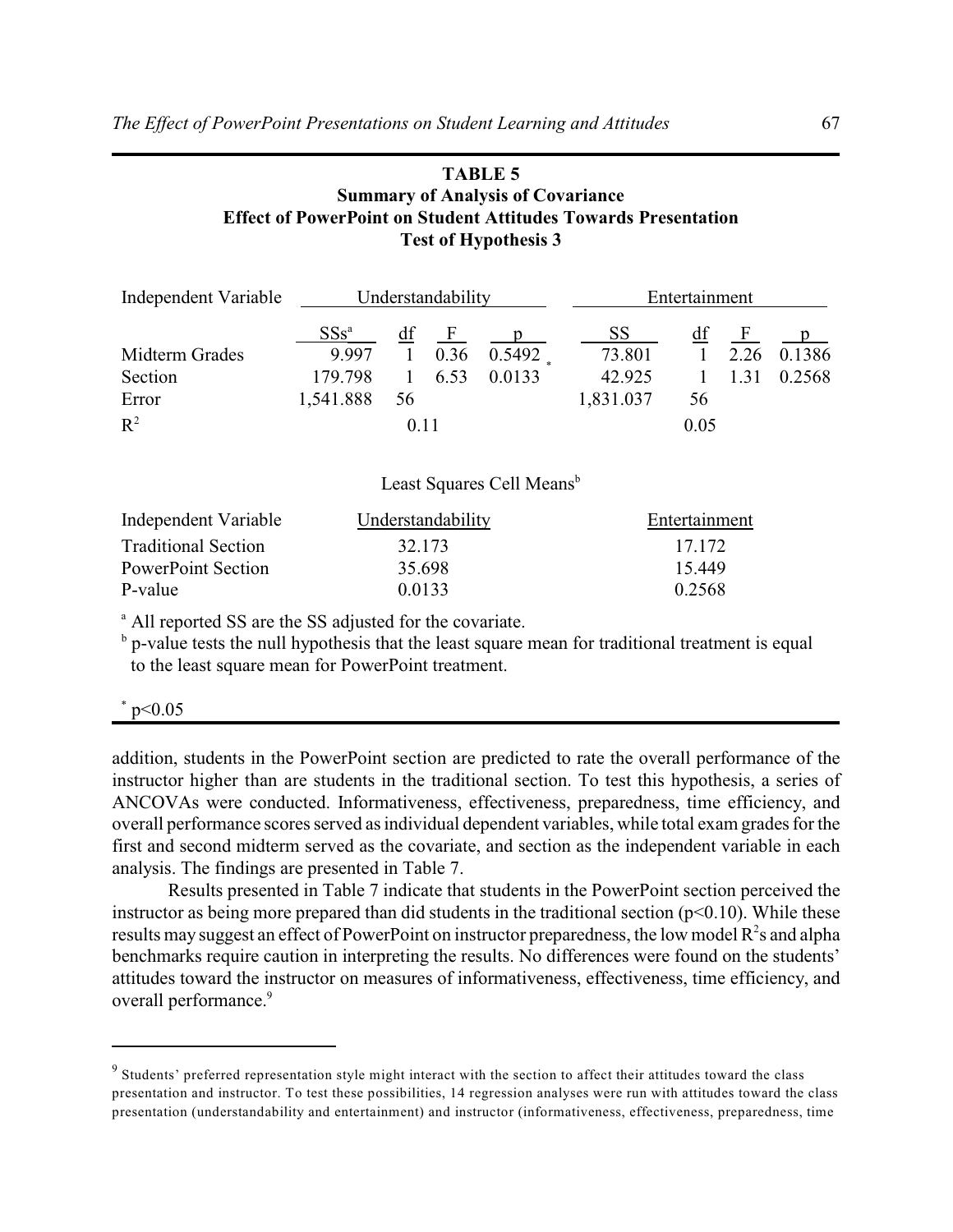|                                         | Factor 1        | Factor 2      | Factor 3     |
|-----------------------------------------|-----------------|---------------|--------------|
| Question                                | Informativeness | Effectiveness | Preparedness |
| With respect to lecture presentation,   |                 |               |              |
| the instructor was:                     |                 |               |              |
| Concise                                 | 0.62            | 0.13          | 0.52         |
| Clear                                   | 0.83            | 0.07          | 0.33         |
| Inspiring                               | 0.68            | 0.38          | 0.16         |
| Understandable                          | 0.81            | 0.28          | 0.09         |
| Interesting                             | 0.68            | 0.38          | 0.00         |
| <b>Strong</b>                           | 0.76            | 0.31          | 0.23         |
| Effective in use of materials           | 0.38            | 0.65          | 0.23         |
| Prepared                                | 0.12            | $-0.06$       | 0.81         |
| Professional                            | 0.14            | 0.09          | 0.76         |
| Credible                                | 0.40            | 0.35          | 0.40         |
| The instructor was receptive and        | 0.17            | 0.55          | 0.41         |
| responsive to student needs, questions, |                 |               |              |
| and concerns                            |                 |               |              |
| The instructor assigns course work      | 0.11            | 0.68          | 0.23         |
| that is challenging and helps me to     |                 |               |              |
| learn                                   |                 |               |              |
| The instructor presents course          | 0.36            | 0.79          | 0.00         |
| material in a manner that helps me      |                 |               |              |
| learn                                   |                 |               |              |
| The instructor challenges me to think   | 0.41            | 0.72          | 0.01         |
| The instructor presents material in a   | 0.15            | 0.34          | 0.65         |
| well-organized fashion                  |                 |               |              |
| The instructor is well prepared for     | 0.16            | 0.49          | 0.67         |
| each class                              |                 |               |              |

## **TABLE 6 Factor Loadings of Attitudes Toward the Instructor**

## **DISCUSSION AND IMPLICATIONS**

The purpose of this research was to examine the effect of PowerPoint presentations throughout a semester on short-term and long-term memory as well as on students' attitudes toward the presentation and the presenter. Overall, the results support the hypotheses that test the effect of PowerPoint on the presentation (hypothesis 3) and on the presenter (hypothesis 4).

efficiency, and overall performance) as dependent variables and midterm exam grades, representation styles (i.e., habitual use of imagery and use of imagery to solve problems), section, and interaction between representation style and section as independent variables. There were no significant interactions between representation style and section affecting students' attitudes toward the class presentation and instructor.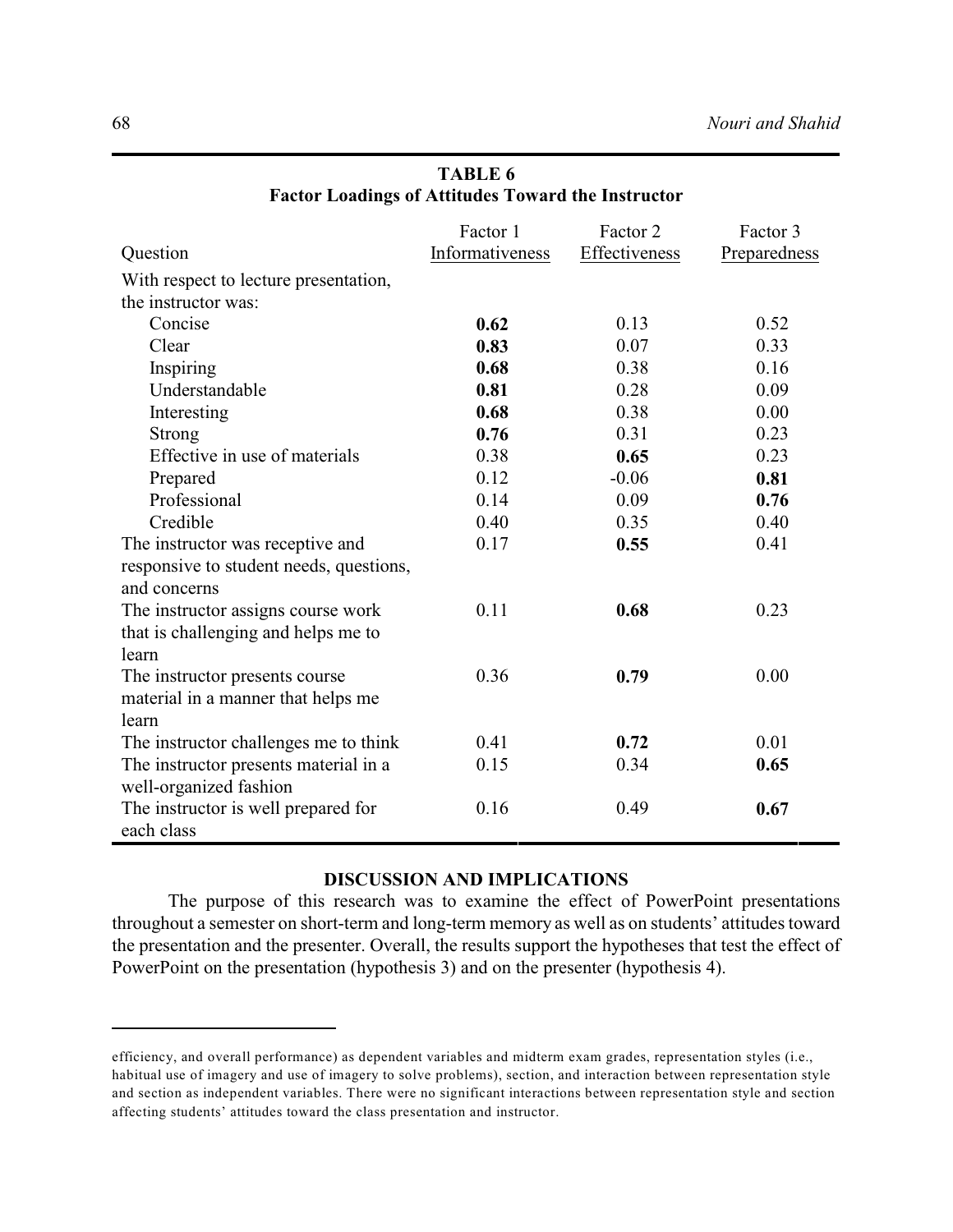## **TABLE 7 Summary of Analysis of Covariance Effect of PowerPoint on Student Attitudes Towards Instructor Test of Hypothesis 4**

| Independent Variable | <b>Informativeness</b>             | <b>Effectiveness</b>              | <b>Preparedness</b>              |                          | <b>Time Efficiency   Overall Performance </b> |
|----------------------|------------------------------------|-----------------------------------|----------------------------------|--------------------------|-----------------------------------------------|
|                      | $SS^a$<br>df<br>- F<br>$\mathbf n$ | $SS^a$<br>df<br>F<br>$\mathbf{n}$ | $SS^a$ df F<br>$\mathsf{n}$      | $SS^a$ df<br>$\mathbf n$ | $SS^a$<br>df<br>n                             |
| Midterm Grades       | .900<br>0.02<br>$0.64$ 1           | $0.76$ .386<br>12.11 1            | $0.02$ .885<br>$0.07 \; 1$       | 0.07 .786<br>$0.08$ 1    | .910<br>0.13<br>0.01.                         |
| Treatment            | 0.05<br>.825<br>$1.97 \text{ } 1$  | 0.08.779<br>$1.27 \text{ } 1$     | $1, 3.53, 065^*$<br>$12.27 \; 1$ | 0.50 .481<br>$0.57 \; 1$ | 0.00 .979<br>$0.00 \text{ } 1$                |
| Error                | 2,223.41 56                        | 889.50 56                         | 194.56.56                        | 62.98 56                 | 54.12.56                                      |
| Model R-Square       | 0.0001                             | 0.015                             | 0.059                            | 0.010                    | 0.00                                          |

## **Least Squares Cell Means<sup>b</sup>**

| Independent Variable        | <b>Informativeness</b> | <b>Effectiveness</b> | <b>Preparedness</b>   |        | <b>Time Efficiency   Overall Performance</b> |
|-----------------------------|------------------------|----------------------|-----------------------|--------|----------------------------------------------|
| Traditional Treatment       | 31.173                 | 29.535               | 25.551                | 6.264  | 5.776                                        |
| <b>PowerPoint Treatment</b> | 31.542                 | 29.142               | 26.472                | 6.059  | 5.783                                        |
| P-value                     | 0.925                  | 0.7080               | $0.0654$ <sup>*</sup> | 0.4650 | 0.9794                                       |

<sup>a</sup> All reported SS are the SS adjusted for the covariates.

<sup>b</sup> P-value tests the null hypothesis that the least-squares mean for traditional treatment is equal to the least-squares mean for PowerPoint treatment.

 $p<10$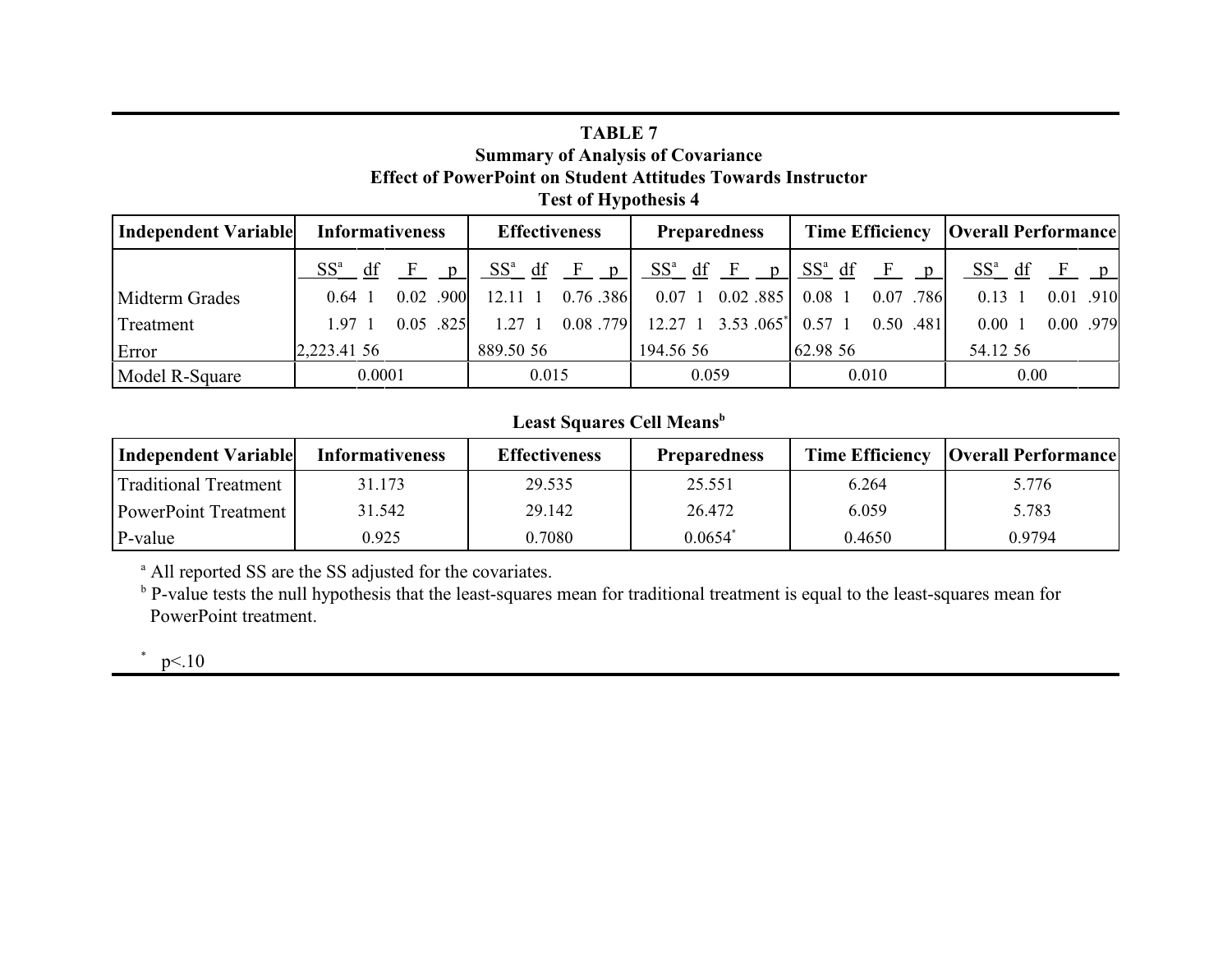The first hypothesis examines whether the PowerPoint enhances *short-term* memory such that students will recall more information than do students in a traditional classroom presentation. The results show that the impact of PowerPoint on *short-term* memory might depend on other factors such as the topic under discussion and the students' preferred representation styles.

For more difficult and challenging chapters (those that require more problem-solving, such as debt and equity financing topics), students with higher use of imagery performed better on quizzes in the PowerPoint section than did students in the traditional section. For the chapter that was more discussion-oriented (i.e., the chapter with human resources topics), students in the PowerPoint section outperformed students in the traditional section, irrespective of students' preferred representation style. For the chapter that required walk-through solutions (i.e., firm performance probability), students in the traditional section outperformed students in the PowerPoint section on quizzes. While Butler and Mautz (1996) found a statistically significant interaction between students' preferred representation style and the use of multimedia, our analysis suggests that the interaction between PowerPoint presentations and preferred representation style on students' *shortterm* memory is complex, and that it also depends on other factors such as the topic under discussion.

This study also examined whether PowerPoint presentations improve *long-term* memory such that students will recall more information in exams than students in traditional classroom presentations. The results indicate that there were no differences between the two sections on exams and, therefore, the use of PowerPoint had no effect on students' *long-term* memory. Neither was there any interaction between students' preferred representation styles and PowerPoint presentations affecting long-term memory, again suggesting that PowerPoint presentations had no effect on *longterm* memory.

Further, this study examined students' attitudes toward the classroom presentation and instructor. The results demonstrated that students in the PowerPoint section reported higher understandability about classroom presentation. No difference was found between the two sections on the measure of entertainment. Butler and Mautz (1996) find entertaining as a significant factor, with subjects in the multimedia group reporting presentations being more entertaining. The inconsistency between the two studies could be due to the repeated use of PowerPoint in this study. That is, Butler and Mautz (1996) conducted their study in a laboratory setting lasting thirty minutes, while the present study was conducted over a semester-long period. It is possible that since the PowerPoint presentations were made repeatedly throughout the semester, students did not perceive it as entertaining by the end of the semester. In other words, the significant results for the factor entertaining in the work of Butler and Mautz (1996) may be due to Clark's "novelty" effect of new media (Clark, 1983).

The results also showed that students in the PowerPoint section perceived the instructor as more prepared than did the students in the traditional section. However, no differences were found on the students' attitudes toward the instructor on measures of informativeness, effectiveness, time efficiencies, and overall performance.

## **CONCLUSIONS AND LIMITATIONS**

In summary, the results suggest that educational technology such as PowerPoint improves students' attitudes toward the instructor and course presentation. In addition, the results suggest that PowerPoint presentations mayimprove short-term memory depending on the topic under discussion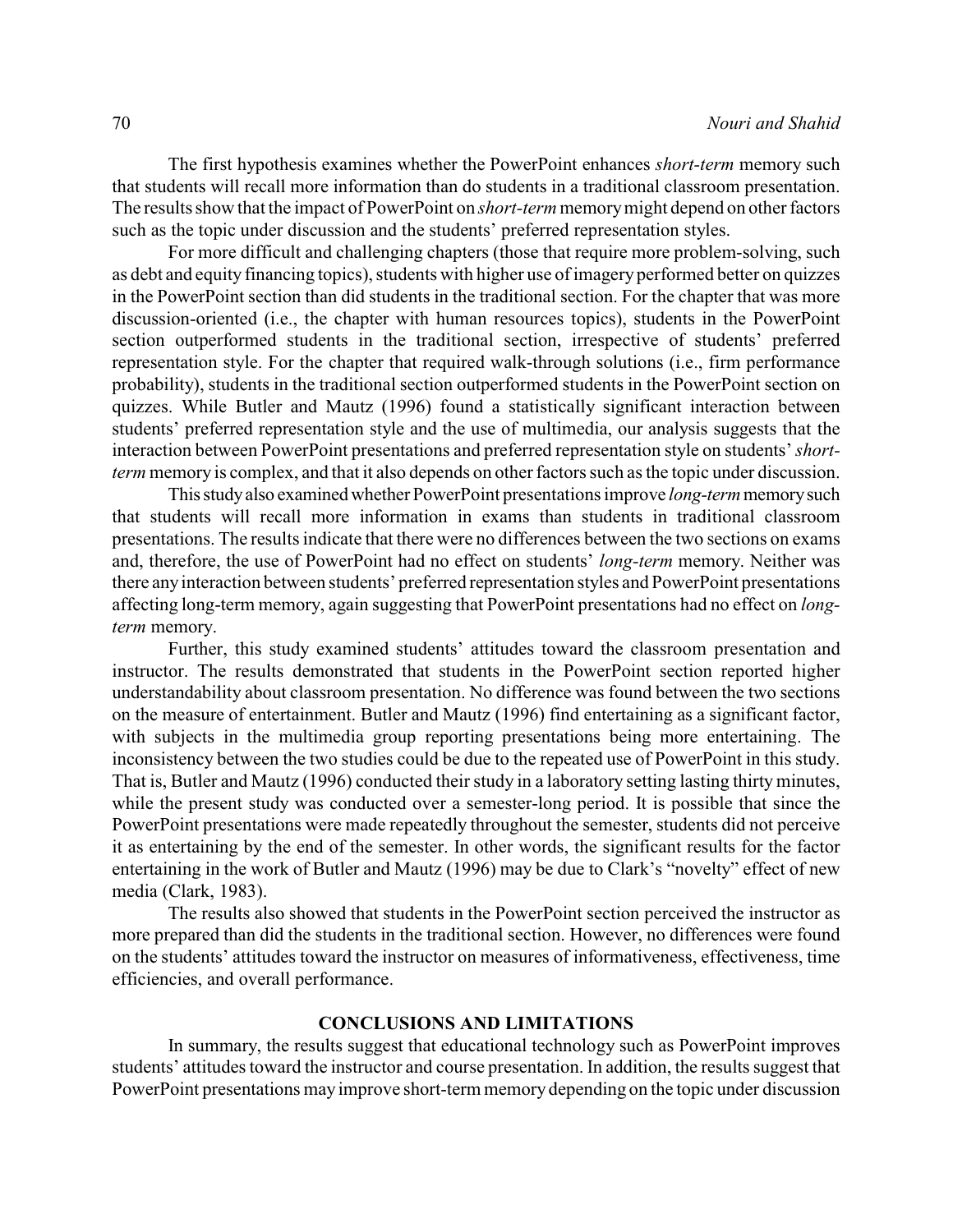and the students' preferred representation style. Additional research with a larger sample might provide more conclusive evidence of the use of PowerPoint on short-term memory. No significant effect of PowerPoint presentations was found on *long-term* memory. These results are consistent with other studies that show media alone do not influence learning (Thompson et al. 1992; Clark 1983; 1994).

Our conclusions and findings are subject to several limitations. First, a significant limitation is the internal validity of the study. The experiment was conducted over a semester, and as a result, other factors beyond the control of the experimenter may have affected the results. Second, the quasiexperimental design (including non-random assignment) employed in the study may be subject to differences between the two sections that are fundamental to the groups but of which the experimenter is unaware. These threats were mitigated by the careful choice and inclusion of covariates in the analysis. Third, the same instructor taught both sections in back-to-back classes. This raises the possibility of instructor fatigue as an issue that biases against the null hypothesis. Fourth, the results should be applied cautiously to other settings since the demographics of students in this study may differ from students in other institutions.<sup>10</sup> Future studies can examine whether the same results emerge under different settings. Fifth, the findings also may have been affected by the way PowerPoint slides were constructed and organized. That is, poor PowerPoint slides could affect learning and satisfaction. This study used the PowerPoint slides that came with the textbook. Future research can examine whether different types of PowerPoint slides (poorly-designed vs. welldesigned) affect students' learning and attitudes. Finally, the results of this studymust be interpreted cautiously, given the low model  $R<sup>2</sup>s$  and alpha benchmarks. More research would be required to establish stronger claims as to the effect of PowerPoint on memory and presenter/presentation effects.

## **REFERENCES**

- Ainsworth, P., D. Deines, C. X. Larson, and R. D. Plumlee. 1999. *Introduction to Accounting: An Integrated Approach (Volume 2)*. (New York, Mcgraw Hill/Irwin).
- Allen, C. K. 1990. Encoding of Colors in Short-Term Memory. *Perceptual and Motor Skills*, (Vol. 71) 211-215.
- Bartsch, R. A., and K. M. Cobern. 2003. Effectiveness of PowerPoint Presentation in Lectures. *Computers & Education* (Vol. 41) 77-86.
- Bryant, S. M., and J. E. Hunton. 2000. The Use of Technology in the Delivery of Instruction: Implications for Accounting Educators and Education Researchers. *Issues in Accounting Education* ( Vol. 15, No. 1) 129-162.
- Bushong, S. 1998. Utilization of PowerPoint Presentation Software in Library Instruction of Subject- Specific Reference Sources. Unpublished master's research paper, Kent State University.
- Butler, J. B., and R. D. Mautz, Jr. 1996. Multimedia Presentations and Learning: A Laboratory Experiment. *Issues in Accounting Education* (Vol. 11, No.2) 259-280.
- Clark, J. M., and A. Paivio. 1991. Dual Coding Theory and Education. *Educational Psychology Review* (Vol. 3, No. 3) 149-210.

 $10$  For example, the average SAT score of students in this study was about 1200; this may differ from other institutions.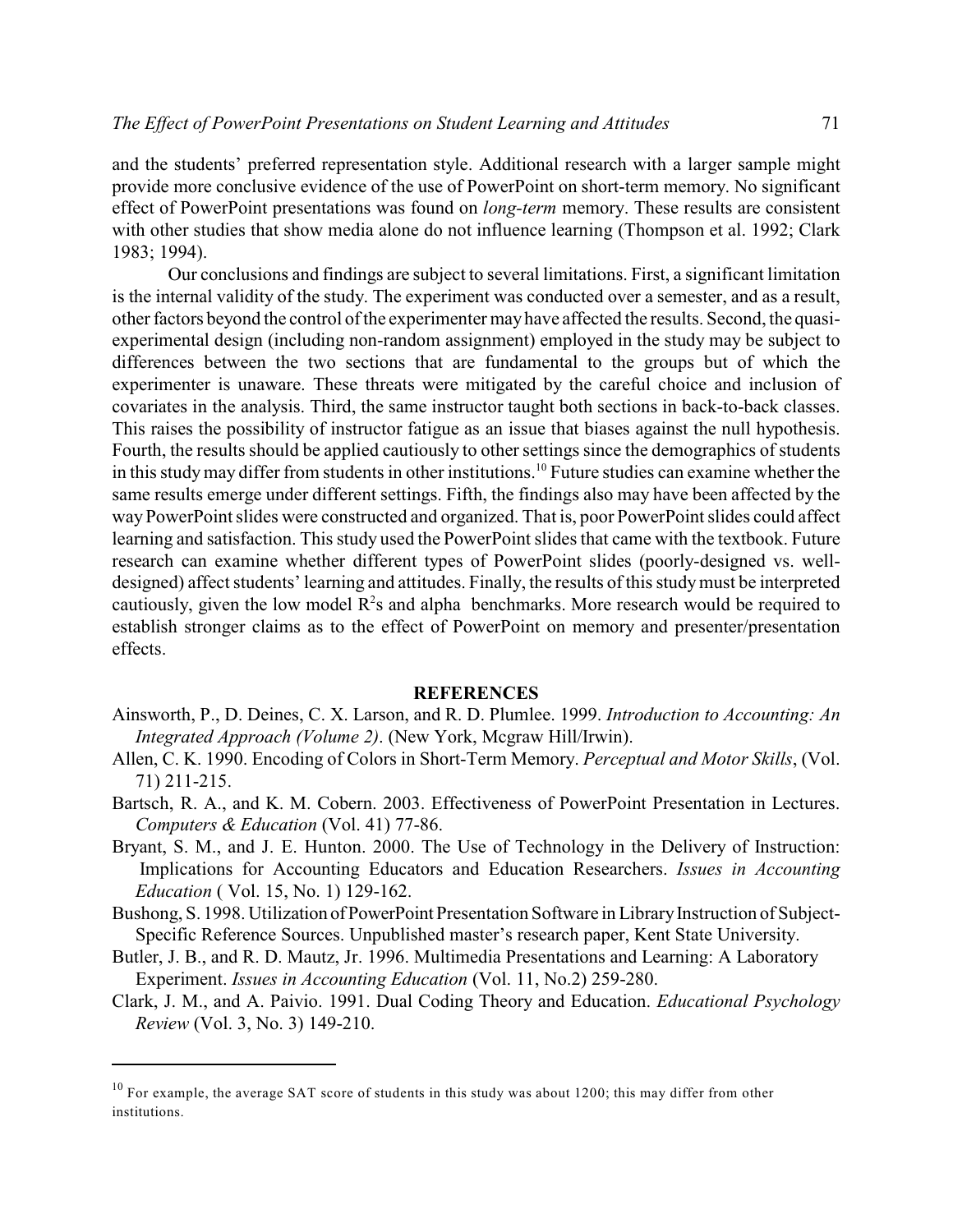- Clark, R. E. 1983. Reconsidering Research on Learning from Media. *Review of Educational Research* (Vol. 53, No. 4) 445-459.
- \_\_\_\_\_\_\_. 1994. Media Will Never Influence Learning. *Educational Technology Research and Development* (Vol. 42, No. 2) 21-29.
- Cohen, B. H., and M. Saslona. 1990. The Advantage of Being a Habitual Visualizer. *Journal of Mental Imagery* (Fall/Winter) 101-112.
- Connor, M., and Irene F. H. Wong. 2004. Working through PowerPoint: A Global Prism for Local Reflections. *Business Communication Quarterly* (Vol. 67, No. 2) 228-231.
- Cook, D. M. 1998. The Power of PowerPoint. *Nurse Educator* (Vol. 23, No. 4) 5.
- Dwyer, C. A., and R. J. Lamberski. 1983. A Review of the Research on the Effects of the Use of Color in the Teaching-Learning Process. *International Journal of Instructional Media* (Vol. 10) 303-28.
- Hanna, A., and R. Remington. 1996. The Representation of Color and Form in Long-Term Memory. *Memory and Cognition* (Vol. 24) 322-30.
- Harrison, A. 1999. Power Up! Stimulating your Students with PowerPoint. *Learning and Leading With Technology* (Vol. 26, No. 4) 6-9.
- Harshman, R. A., and A. Paivio. 1987. "Paradoxical" Sex Differences in Self-Reported Imagery. *Canadian Journal of Psychology* (September) 287-302.
- Kozma, R. B. 1994. Will Media Influence Learning? Reframing the debate. *Educational Technology Research and Development* (Vol. 42, No. 2) 7-19.
- Mason R., and D. Hlynka. 1998. PowerPoint in the Classroom: What is the Point? *Educational Technology* (September-October) 45-48.
- Mayer, R. E., and R. B. Anderson. 1991. Animations Need Narrations: An Experimental Test of a Dual-Coding Hypothesis. *Journal of Educational Psychology* (Vol. 83, No. 4) 484-490.
- McInnes, W. M., D. Pyper, R.Van Der Meer, and R. A. Wilson. 1995. Computer-Aided Learning in Accounting: Educational and Managerial Perspectives. *Accounting Education* (Vol. 4, No. 4) 319-334.
- Moore, D. M., J. K. Burton, and R. J. Myers. 1996. Multiple-Channel Communication: The Theoretical and Research Foundations of Multimedia. In *Handbook of Research for Educational Communications and Technology*, edited by D. Jonnasen. (New York: Simon & Schuster Macmillan).
- Nowaczyk, R. H., L. T. Santos, and C. Patron. 1998. Student Perception of Multimedia in the Undergraduate Classroom. *International Journal of Instructional Media* (Vol. 25, No. 4) 367-383.
- Olson, D. L., J. Eliot, and R. C. Hardy. 1988. Relationships Between Activities and Sex-Related Differences in Performance on Spatial Tests. *Perceptual and Motor Skills* (August) 223-232.
- Oppenheim, L., C. Kydd, and V. P. Carroll. 1981. A Study on the Effects of the Use of Overhead Transparencies on Business Meetings. Working paper, Wharton Applied Research Center of the University of Pennsylvania.
- Overby, L. Y. 1990. A Comparison of Novice and Experienced Dancers' Imagery Ability. *Journal of Mental Imagery* (Fall/Winter) 173-184.
- Paivio, A. 1986. *Mental representations: A dual coding approach*. (New York: Oxford University Press).